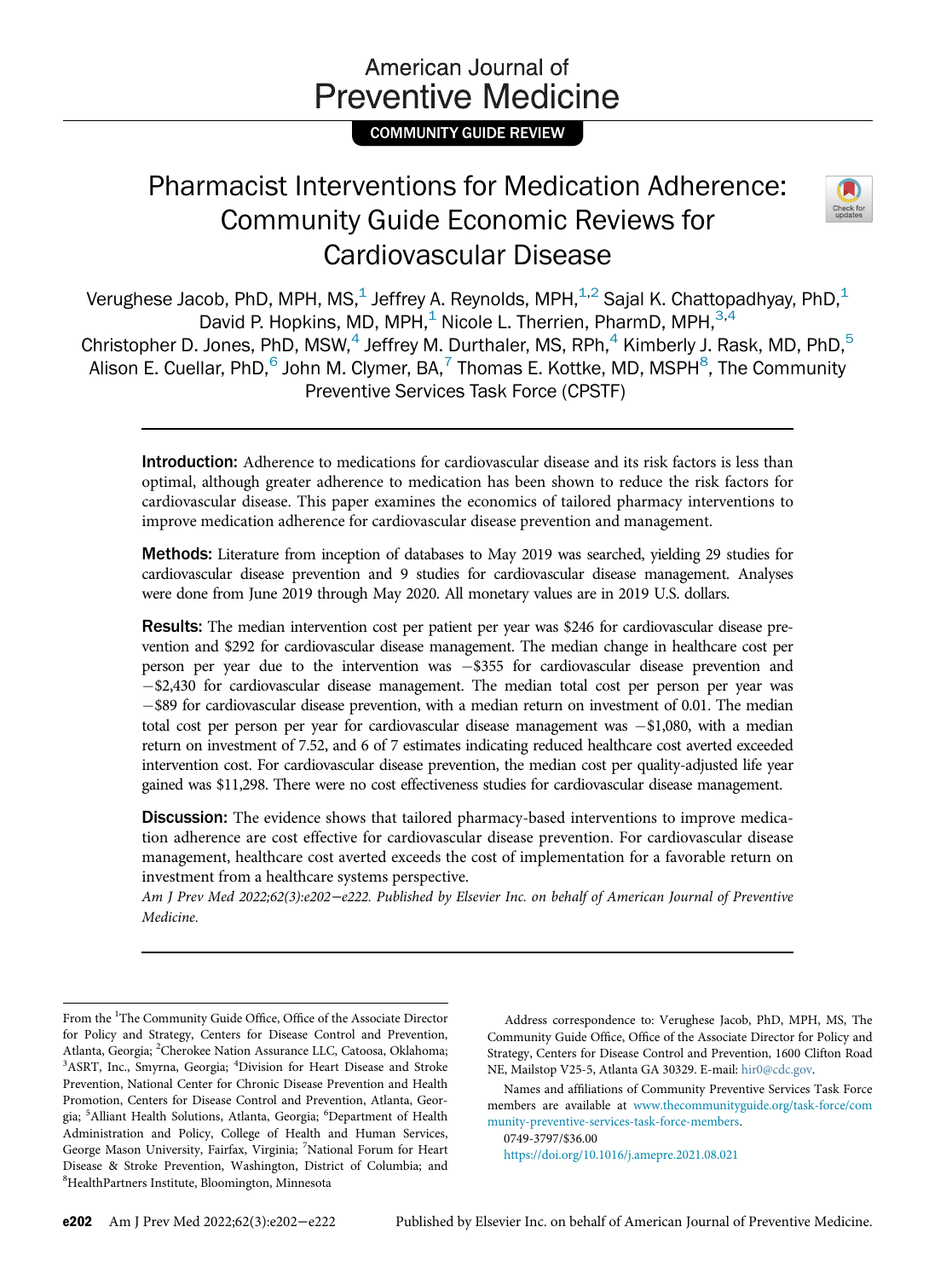### INTRODUCTION

**Correct is associated** with a reduction in the risk factors for cardiovascular disease  $(CVD).^{1-3}$  However, adherence to medications for CVD and CVD risk factors is with a reduction in the risk factors for cardiovascular disease  $(CVD)$ .<sup>1−3</sup> However, adherless than optimal because the medications are not taken as prescribed.4[−](#page-18-1)<sup>6</sup> Adherence is often indirectly measured using pharmacy dispensing data. A patient is commonly considered adherent to a medication if they have a supply of that medication ≥80% of the measured time period.[7](#page-18-2) Among 1.8 million adults in 2001−2004 undergoing their first year of medication therapy, the percentage achieving adherence of ≥80% was 72.3% for hypertension, 65.4% for type 2 diabetes, and 54.6% for hypercholesterolemia.<sup>[8](#page-18-3)</sup> A meta-analysis of  $>376,000$ patients from 20 studies who were taking CVD-preventive medications over the long term reported adherence rates of 50% for those with no previous myocardial infarction and 66% for those who have had a myocardial infarction.<sup>[6](#page-18-4)</sup>

Medication nonadherence is associated with higher healthcare costs. A recent review based on 12 studies (9 from the U.S.) of medication adherence for hypertension, dyslipidemia, and heart failure found that the mean annual incremental healthcare cost due to nonadherence ranged from \$3,610 to just higher than \$21,000.<sup>[9](#page-18-5)</sup> A study by a large retail pharmacy chain found that higher medication costs incurred by adherent patients were recouped through lower overall healthcare costs for the group. The ratio of averted healthcare costs to medication costs for adherent patients was 10.1:1 for hypertension, 3.1:1 for dyslipidemia, 8.4:1 for congestive heart failure, and 6.7:1 for diabetes.<sup>[10](#page-18-6)</sup>

Interventions that improve medication adherence can reduce CVD risk and reduce healthcare and other costs. Interventions delivered by pharmacists such as Medication Management Services, $11$  including Medication Therapy Management services, have been proposed because Medication Therapy Management services can identify and address patient-level barriers to adher-ence.<sup>[12](#page-18-8)−14</sup> These interventions are tailored when adherence barriers are identified for each patient, and they are provided guidance and services to reduce those barriers. In 2019, the Community Preventive Services Task Force (CPSTF), an independent, nonfederal panel of population health experts, $15$  recommended tailored pharmacybased adherence interventions on the basis of evidence from a systematic review of effectiveness in increasing patient adherence to medications for CVD prevention. CPSTF also found the intervention to be cost effective for CVD prevention on the basis of a systematic economic review.[16](#page-18-10) There were no studies of cost−benefit or cost effectiveness analysis for CPSTF to consider an economic finding for CVD management. This study describes the process, results, and conclusions of the systematic economic review for CVD prevention and management.

The following research questions were addressed by the review:

- 1. What is the cost to implement the interventions?
- 2. What are the economic benefits of the interventions?
- 3. How do intervention costs compare to economic benefits?
- 4. Is the intervention cost effective?

### **METHODS**

This study was conducted using established methods for systematic economic reviews developed by scientists at the Centers for Disease Control and Prevention and approved by CPSTF.<sup>[17](#page-18-11)</sup> The study team included subject-matter experts on CVD from various agencies, organizations, and academic institutions; CPSTF members; and experts in systematic economic reviews from The Community Guide Office at the Centers for Disease Control and Prevention. Two reviewers independently screened the search yield, abstracted information from the included studies, computed economic estimates, and scored each estimate for quality. Disagreements were resolved through discussions with the larger team.

Tailored pharmacy-based interventions aim to help patients with CVD risk conditions take their medications as prescribed. In the interventions recommended by CPSTF, community or health system pharmacies use assessment tools or interviews to identify adherence barriers for each patient and provide tailored guidance and services to reduce those barriers. Tailored guidance includes either focused medication counseling or motivational interviews. Services include  $\geq 1$  of the following: patient tools such as pillboxes, medication cards, and calendars; medication refill synchronization; and enhanced follow-up. Interventions may include additional components that align with the Pharmacists' Patient Care Process such as patient education or communication and collaboration between the pharmacist and the patient's primary care provider. The interventions may be used alone, or they may be part of a broader intervention to reduce patients' CVD risk.<sup>[16](#page-18-10)</sup>

Several outcomes reported in economic evaluations relate to present review's research questions. The definitions of these outcomes are provided next.

Intervention cost. Labor and materials are required to implement and deliver pharmacy-based adherence interventions. The intervention may be combined with additional interventions or may occur within interventions such as team-based care. The drivers of intervention cost are pharmacist and other staff salaries, the cost of patient education materials and adherence aids, and the cost of any added intervention.

Change in healthcare cost. Improved adherence to medications is associated with a reduction in risk factors such as high blood pressure (BP), blood glucose, and cholesterol and subsequent CVD and comorbidities such as diabetes, retinopathy,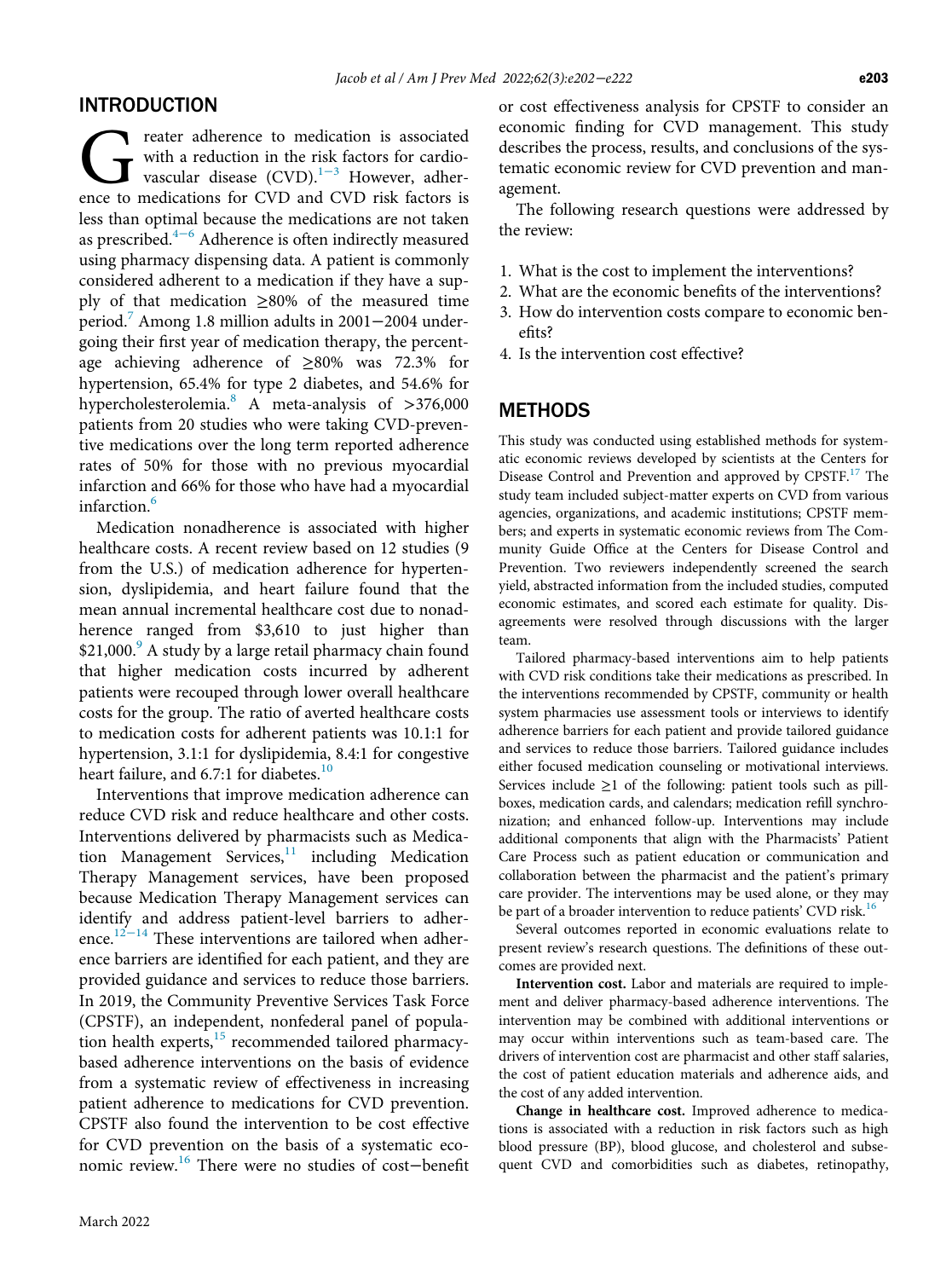neuropathy, and kidney failure and thereby associate with decreased utilization of healthcare resources related to these conditions. All components of healthcare utilization are expected to change because of the intervention and are therefore considered cost drivers. Although reductions in hospitalization and emergency department visits are expected in the longer term, the cost of medication, laboratory testing, and office visits may increase simply because of greater adherence and refills in the shorter term. The net effect on healthcare cost is thus an empirical question, at least in the short term.

Total cost and return on investment. Total cost is the sum of intervention cost and change in healthcare cost. Return on investment (ROI) is the ratio of the difference in intervention cost and change in healthcare cost to intervention cost. The ROI is from a healthcare systems perspective because the intervention cost is assumed to be borne by a healthcare payer, and the only benefit considered is averted healthcare cost. A favorable economic outcome is indicated by negative values of total cost or ROI >0.

Life years lived. Improved adherence to medications will prevent CVD and events and increase both quantity and quality of life years lived. Economic evaluations measure this outcome as quality-adjusted life years (QALY) gained or disability-adjusted life years (DALY) averted.

Productivity. Reduced morbidity and mortality also lead to greater productivity of patients at their work sites owing to both increased number of work hours and increased output per hour of work.

Cost effectiveness. Cost effectiveness is the total cost per QALY gained or the total cost per DALY averted. The CPSTF considers an intervention to be cost effective when the cost per QALY gained  $\leq$ \$50,000<sup>[18](#page-18-12)</sup> or the cost per DALY averted is less than or equal to per capita gross domestic product of the relevant country.[19](#page-18-13)

#### Quality Assessment of Evidence

Quality assessment. Quality assessment was conducted for each estimate that contributed to the economic outcomes of interest: intervention cost and healthcare cost. Estimates that were modeled such as QALY were assessed for quality on the basis of a separate set of criteria. A quality assessment tool developed for the scope and objective of this review along with a full process description is in the Appendix (available online). Quality of capture was assessed as good, fair, or limited for each estimate for how well it captured the components that are deemed to be the drivers of magnitude. Quality of measurement was assessed as good, fair, or limited for each estimate for the appropriateness of design and statistical and analytic methods used to derive the estimates. The overall quality of an estimate was the lower of the quality assigned for capture and the quality assigned for measurement. Limited quality estimates were removed from the review. Finally, the quality assigned to estimates that were a combination of other estimates such as total cost per QALY gained was the lower of the quality assigned to total cost and QALY components. The key elements are briefly described in the following paragraph.

Quality based on the capture of drivers was assigned to each estimate as good, fair, or limited because it included most, some, or almost none of the components considered as drivers, respectively. The drivers of intervention cost were pharmacist and other staff wages and the cost of any additional intervention added to the pharmacy intervention. The drivers of healthcare cost were outpatient visits, inpatient stays, emergency department visits, medications, and laboratories. QALY estimates have no components, and hence they are not examined for drivers. Next, quality of measurement was assessed for each estimate of intervention cost and healthcare cost on the basis of limitation points for failing to follow appropriate measurement and statistical methods. Quality based on measurement was assigned to each estimate as good, fair, or limited because the number of limitations points were few, some, or many, respectively. The criteria for assessing limitation points were broadly classified into the domains of appropriate: population, analytic horizon, study or experiment design, data sources, and valuation. Briefly, limitation points for measurement were assigned for small sample size, populations that were predominantly young adults or seniors, time horizons that were too short to plausibly capture intervention effects, study designs that did not have an appropriate comparison group, economic outcomes that were not CVD related, and others. For the modeled estimates, additional criteria were considered for quality of measurement. Briefly, limitation points were assigned for model inputs not drawn from trials, short time horizons, model parameters without cited research, lack of sensitivity analysis, and others.

All monetary values are in 2019 U.S. dollars, adjusted for inflation using the Consumer Price Index from the Bureau of Labor Statistics, $20$  and converted from foreign currency denominations using purchasing power parities from the World Bank.<sup>[21](#page-18-15)</sup> Estimates are reported in per patient per year (PPPY) terms, wherever possible. Summaries of estimates are reported as medians along with interquartile intervals (IQIs) where there are  $\geq$ 4 estimates. All analyses were conducted from June 2019 through May 2020.

Results are presented separately for studies of patients with existing CVD and studies with patients who are at risk for CVD. The rationale for the separation was the expectation that both the cost to implement the intervention and the effects on healthcare utilization, productivity, and life years lived would be different for CVD management and CVD prevention.

#### Search Strategy

A search of the peer-reviewed literature for economic evaluations was conducted with the following inclusion criteria: met the definition of the intervention, conducted in a high-income country, $^{22}$  $^{22}$  $^{22}$ written in English, and included ≥1 economic outcomes described in the research questions. Searches were conducted in PubMed, Embase, MEDLINE, Scopus, Cochrane, ERIC, CINAHL, Sociological Abstracts, and EconLit for papers published from the inception of databases to May 2019. Reference lists in included studies were screened, and subject-matter experts were consulted for additional studies. The detailed search strategy is available on The Community Guide website.<sup>[23](#page-18-17)</sup>

#### RESULTS

[Figure 1](#page-3-0) shows the search yield for the economic review that resulted in the 38 included stu[dies:](#page-19-1) 29 studies<sup>[24](#page-18-18)-52</sup> for CVD prevention and 9 studies<sup>[50](#page-19-0),53–60</sup> for CVD management. Of the 15 studies of patients with diabetes, 6 studies<sup>[30](#page-19-2)[,31,](#page-19-3)[44,](#page-19-4)[46](#page-19-5),[48](#page-19-6),[52](#page-19-7)</sup> were for patients with a type 2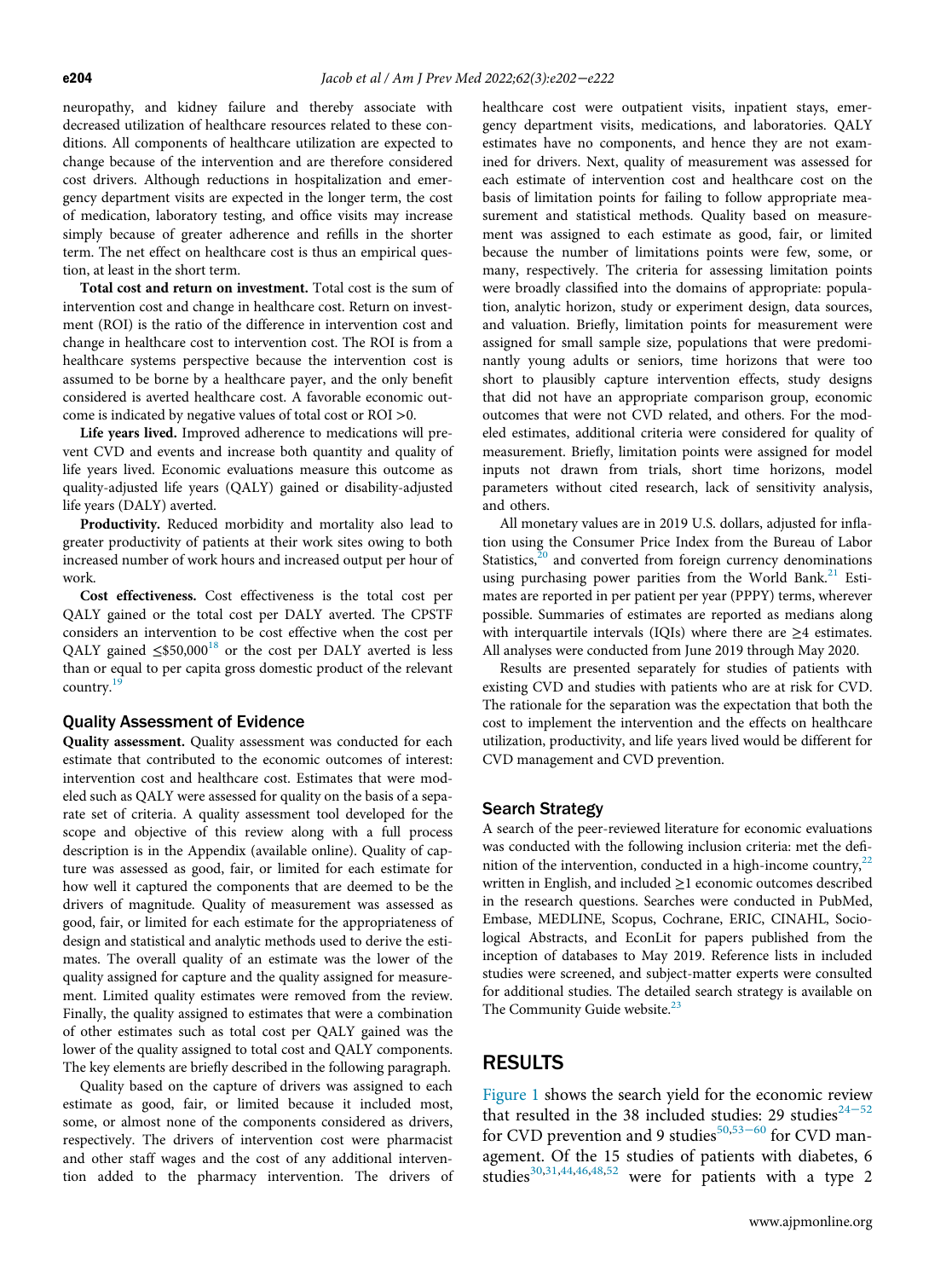diabetes diagnosis, and 9[27](#page-19-8)[,33,](#page-19-9)[36,](#page-19-10)[38](#page-19-11),[40](#page-19-12)[,41,](#page-19-13)[49](#page-19-14)−<sup>51</sup> had patients with both type 1 and type 2 diabetes; the term diabetes will be used in this review to cover both types. [Table 1](#page-4-0) provides intervention and population characteristics. The median sample sizes were 169 patients for CVD prevention and 174 patients for CVD management. There were more female participants in the studies for CVD prevention than in those for CVD management (median=56% vs 45%), and the patients were younger (median age=57 vs 65 years). The CVD prevention studies included patients with high BP (10 studies), <sup>[25,](#page-18-19)[26](#page-18-20),[28](#page-19-15)[,29](#page-19-16)[,35,](#page-19-17)[37](#page-19-18),[39](#page-19-19)[,42](#page-19-20)[,44,](#page-19-4)[47](#page-19-21)</sup> dyslipidemia (4 studies),<sup>[28,](#page-19-15)[33](#page-19-9),[44](#page-19-4)[,48](#page-19-6)</sup> diabetes (14 studies),<sup>[27,](#page-19-8)[30,](#page-19-2)[31](#page-19-3),33,[36](#page-19-10)[,38](#page-19-11)[,40,](#page-19-12)[41](#page-19-13),</sup> [44](#page-19-4)[,46,](#page-19-5)[48,](#page-19-6)[49](#page-19-14),[51](#page-19-22)[,52](#page-19-7) and a combination of CVD risk factors (9 studies).<sup>[24,](#page-18-18)[32](#page-19-23),[34](#page-19-24)[,43](#page-19-25)–45,49–[51](#page-19-14)</sup> The CVD management studies included patients with heart failure (3 studies),  $56,57,60$  $56,57,60$  $56,57,60$ CVD (5 studies),<sup>[53](#page-19-1)–55,[58](#page-20-1)[,59](#page-20-2)</sup> and multiple cardiovascular conditions and diabetes  $(1 \text{ study})$ .<sup>[50](#page-19-0)</sup>

Studies were based in the U.S. (27 studies), $24,25,27$  $24,25,27$  $24,25,27$  $-29,32,34,36-48,51-55,57,58$  $-29,32,34,36-48,51-55,57,58$  $-29,32,34,36-48,51-55,57,58$  $-29,32,34,36-48,51-55,57,58$  $-29,32,34,36-48,51-55,57,58$  $-29,32,34,36-48,51-55,57,58$  $-29,32,34,36-48,51-55,57,58$  $-29,32,34,36-48,51-55,57,58$  $-29,32,34,36-48,51-55,57,58$  $-29,32,34,36-48,51-55,57,58$  the Netherlands (2 studies),  $26,50$  $26,50$ the United Kingdom (2 studies), <sup>[49](#page-19-14),[59](#page-20-2)</sup> Canada (2 studies),<sup>[35,](#page-19-17)[60](#page-20-0)</sup> China (Hong Kong; 2 studies),<sup>[30](#page-19-2)[,33](#page-19-9)</sup> Taiwan (1 study), $31$  and Spain (1 study).<sup>[56](#page-19-26)</sup> Studies were set in pharmacies (20 studies),<sup>[26](#page-18-20)[,28](#page-19-15)[,29,](#page-19-16)[32](#page-19-23),34–[36](#page-19-24)[,41,](#page-19-13)[44](#page-19-4),46–[51](#page-19-5)[,54,](#page-19-28)[56](#page-19-26),</sup>  $57,59,60$  $57,59,60$  $57,59,60$  primary care clinics (13 studies),  $24,25,30,31,33,37$  $24,25,30,31,33,37$  $24,25,30,31,33,37$  $24,25,30,31,33,37$  $24,25,30,31,33,37$  $24,25,30,31,33,37$  $24,25,30,31,33,37$  $24,25,30,31,33,37$  $\overline{e^{+40,42,52,53,55}}$  $\overline{e^{+40,42,52,53,55}}$  $\overline{e^{+40,42,52,53,55}}$  $\overline{e^{+40,42,52,53,55}}$  $\overline{e^{+40,42,52,53,55}}$  $\overline{e^{+40,42,52,53,55}}$  $\overline{e^{+40,42,52,53,55}}$  $\overline{e^{+40,42,52,53,55}}$  a mixture of the 2 (1 study),<sup>[45](#page-19-30)</sup> or the facilities of pharmaceuticals benefits managers (3 studies).<sup>[27,](#page-19-8)[43](#page-19-25),[58](#page-20-1)</sup> The majo[rity w](#page-19-15)[ere im](#page-19-9)plemented in urban areas (19 studies),<sup>[24](#page-18-18),[25](#page-18-19),28</sub> $-31,33-38,40,41,45,51,53,54,57$  $-31,33-38,40,41,45,51,53,54,57$  $-31,33-38,40,41,45,51,53,54,57$  $-31,33-38,40,41,45,51,53,54,57$  $-31,33-38,40,41,45,51,53,54,57$  $-31,33-38,40,41,45,51,53,54,57$  $-31,33-38,40,41,45,51,53,54,57$  $-31,33-38,40,41,45,51,53,54,57$  $-31,33-38,40,41,45,51,53,54,57$  and</sup> others were implemented in a mixture of urban and rural areas (9 studies).[27,](#page-19-8)[32,](#page-19-23)[39](#page-19-19),[43](#page-19-25),[44,](#page-19-4)[47](#page-19-21)[,48](#page-19-6),[50](#page-19-0),[58](#page-20-1)

Pharmacist activities related to medication adherence occurred in every study because it was an inclusion criterion. Other pharmacist activities that were reported in each study are identified in the tables of results. The description of these activities are provided in greater detail in Appendix [Table 1](#page-4-0) (available online). The nonadherence-related actions taken by the pharmacist were patient education in 52% of CVD prevention studies<sup>[24](#page-18-18)[,27](#page-19-8)</sup> <sup>−</sup>[31](#page-19-8),[33](#page-19-9)[,34,](#page-19-24)[36,](#page-19-10)[46](#page-19-5)−48[,50](#page-19-0)−<sup>52</sup> and 56% of CVD management studies,[50](#page-19-0)[,56](#page-19-26)−58,[60](#page-20-0) lifestyle counseling in 34% of CVD prevention<sup>[24,](#page-18-18)[25,](#page-18-19)[28](#page-19-15),[30](#page-19-2)[,33,](#page-19-9)[37](#page-19-18)–39,[42](#page-19-20)[,46](#page-19-5)</sup> and 56% of CVD management studies,  $53,54,56,59,60$  $53,54,56,59,60$  $53,54,56,59,60$  $53,54,56,59,60$  $53,54,56,59,60$  $53,54,56,59,60$  and the resolution of drug-related problems in 69% of CVD prevention<sup>[24,](#page-18-18)[25](#page-18-19),27–[34](#page-19-8)[,37](#page-19-18)</sup> <sup>−</sup>[40](#page-19-18),[42](#page-19-20)[,43,](#page-19-25)[45,](#page-19-30)[46](#page-19-5),[49](#page-19-14)[,52](#page-19-7) and 78% of CVD management studies[.53](#page-19-1)<sup>−</sup>55,[57](#page-19-27)−<sup>60</sup> Goal-setting activities were in 38% of CVD prevention studies<sup>[25](#page-18-19)[,26,](#page-18-20)[28,](#page-19-15)[34](#page-19-24),[36](#page-19-10)[,39,](#page-19-19)[40](#page-19-12)[,43,](#page-19-25)[45](#page-19-30),[49](#page-19-14)[,51](#page-19-22)</sup> and in 22% of CVD management studies.<sup>[55,](#page-19-29)[58](#page-20-1)</sup>

Quality of estimates. [Table 2](#page-9-0) shows that most intervention cost estimates were of good quality (17 estimates), with the remainder being of fair quality (9 estimates). The most frequent limitations were failure to include the cost of patient education materials or adherence aids. Healthcare cost estimates were mixed in quality, with 15 being of good, 20 being of fair, and 5 being of limited quality [\(Table 2](#page-9-0)). The most frequently assessed limitations were failure to include inpatient or emergency department costs, the inclusion of

<span id="page-3-0"></span>

Figure 1. Search yield. CVD, cardiovascular disease.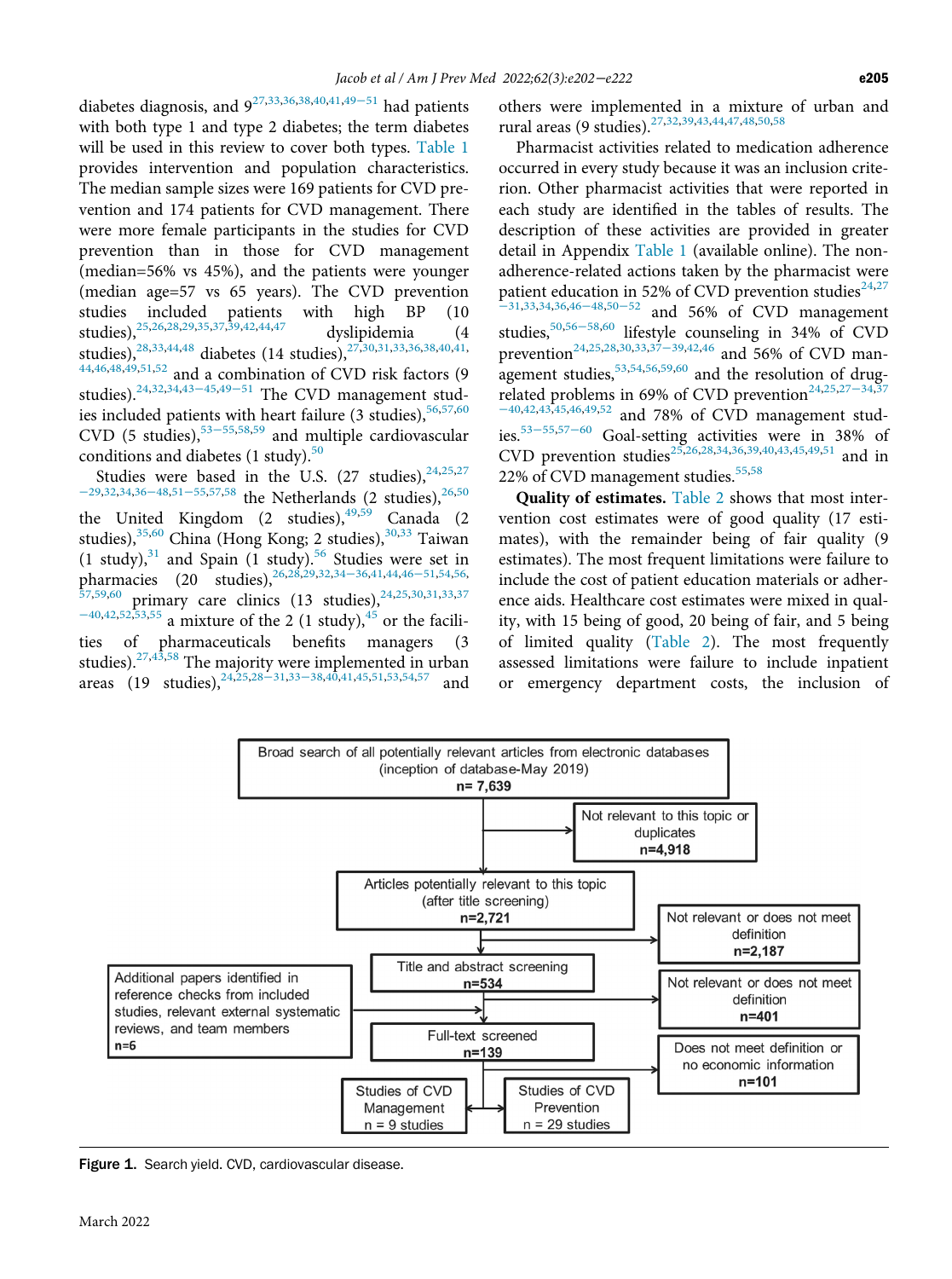#### Table 1. Patient and Intervention Characteristics

<span id="page-4-0"></span>

| <b>Study Country</b>                        | <b>Intervention</b><br>sample size<br><b>Settingurbanicity</b> | <b>Pharmacist</b><br>activities other<br>than adherence<br>related | <b>Mean age</b><br>Percentage<br>female | <b>Non-White</b><br>minority percent | <b>Baseline mean</b><br>clinical indicators                   | <b>Baseline disease</b><br>and risk factors |
|---------------------------------------------|----------------------------------------------------------------|--------------------------------------------------------------------|-----------------------------------------|--------------------------------------|---------------------------------------------------------------|---------------------------------------------|
| Altavela (2008) <sup>24</sup><br>U.S.       | 127<br><b>CL</b><br>urban                                      | PE, LC, DP                                                         | <b>NR</b><br>65%                        | <b>NR</b>                            | <b>NR</b>                                                     | <b>MCV</b>                                  |
| Borenstein (2003) <sup>25</sup><br>U.S.     | 98<br>CL<br>urban                                              | LC, DP, GS                                                         | 61.5 y<br>61%                           | 33.5%                                | <b>SBP 159</b><br><b>DBP 91</b>                               | <b>BP</b>                                   |
| Bosmans $(2019)^{26}$<br>The Netherlands    | 85<br><b>RP</b><br>${\sf NR}$                                  | GS                                                                 | 60 y<br>52%                             | 5%                                   | <b>SBP 145</b><br><b>DBP 88</b>                               | <b>BP</b>                                   |
| Brophy (2014) <sup>27</sup><br>U.S.         | 954<br>PBM<br>mixed                                            | PE, DP                                                             | <b>NR</b><br>68.5%                      | 56%                                  | ${\sf NR}$                                                    | <b>DM</b>                                   |
| Bunting (2008) <sup>28</sup><br><b>U.S.</b> | 620<br>RP<br>urban                                             | PE, LC, PC, DP, GS                                                 | 50y<br>53%                              | 18%                                  | SBP 137.3<br>DBP 82.6                                         | BP, LD                                      |
| Carter (1997) <sup>29</sup><br><b>U.S.</b>  | 25<br><b>RP</b><br>urban                                       | PE, PC, DP                                                         | 67 y<br>76%                             | <b>NR</b>                            | <b>SBP 146</b><br><b>DBP83</b>                                | <b>BP</b>                                   |
| Chan $(2012)^{30}$<br>China (Hong Kong)     | 51<br><b>CL</b><br>urban                                       | PE, LC, DP                                                         | <b>NR</b><br>41%                        | <b>NR</b>                            | <b>SBP 141</b><br><b>DBP 75</b><br>A1c 9.7                    | <b>DM</b>                                   |
| Chen $(2016)^{31}$<br>Taiwan                | 50<br>CL<br>urban                                              | PE, DP                                                             | 72 y<br>50%                             | <b>NR</b>                            | SBP 135<br><b>DBP 75</b><br>A1c 9.22                          | <b>DM</b>                                   |
| Christensen (2007) <sup>32</sup><br>U.S.    | 85<br><b>RP</b><br>mixed                                       | <b>DP</b>                                                          | 68 y<br>63%                             | <b>NR</b>                            | ${\sf NR}$                                                    | <b>MCV</b>                                  |
| Chung $(2011)^{33}$<br>China (Hong Kong)    | 150<br>CL<br>urban                                             | PE, LC, DP                                                         | 56 y<br>45%                             | <b>NR</b>                            | LDL 3.53                                                      | LD, DM                                      |
| Connor (2009) <sup>34</sup><br><b>U.S.</b>  | 100<br>RP<br>urban                                             | PE, PC, DP, GS                                                     | 49 y<br>33%                             | 61%                                  | <b>SBP 137</b><br><b>DBP 85</b><br><b>LDL 108</b><br>A1c 10.3 | <b>MCV</b>                                  |
| Côté (2003) <sup>35</sup><br>Canada         | 41<br><b>RP</b><br>urban                                       | PC                                                                 | ${\sf NR}$<br>65%                       | <b>NR</b>                            | ${\sf NR}$                                                    | <b>BP</b>                                   |
| Cranor (2003) <sup>36</sup><br><b>U.S.</b>  |                                                                | PE, PC, GS                                                         | 47.7 y<br>51%                           | 17%                                  | LDL 116<br>A1c 7.8                                            | <b>DM</b>                                   |
|                                             |                                                                |                                                                    |                                         |                                      |                                                               | (continued on next page)                    |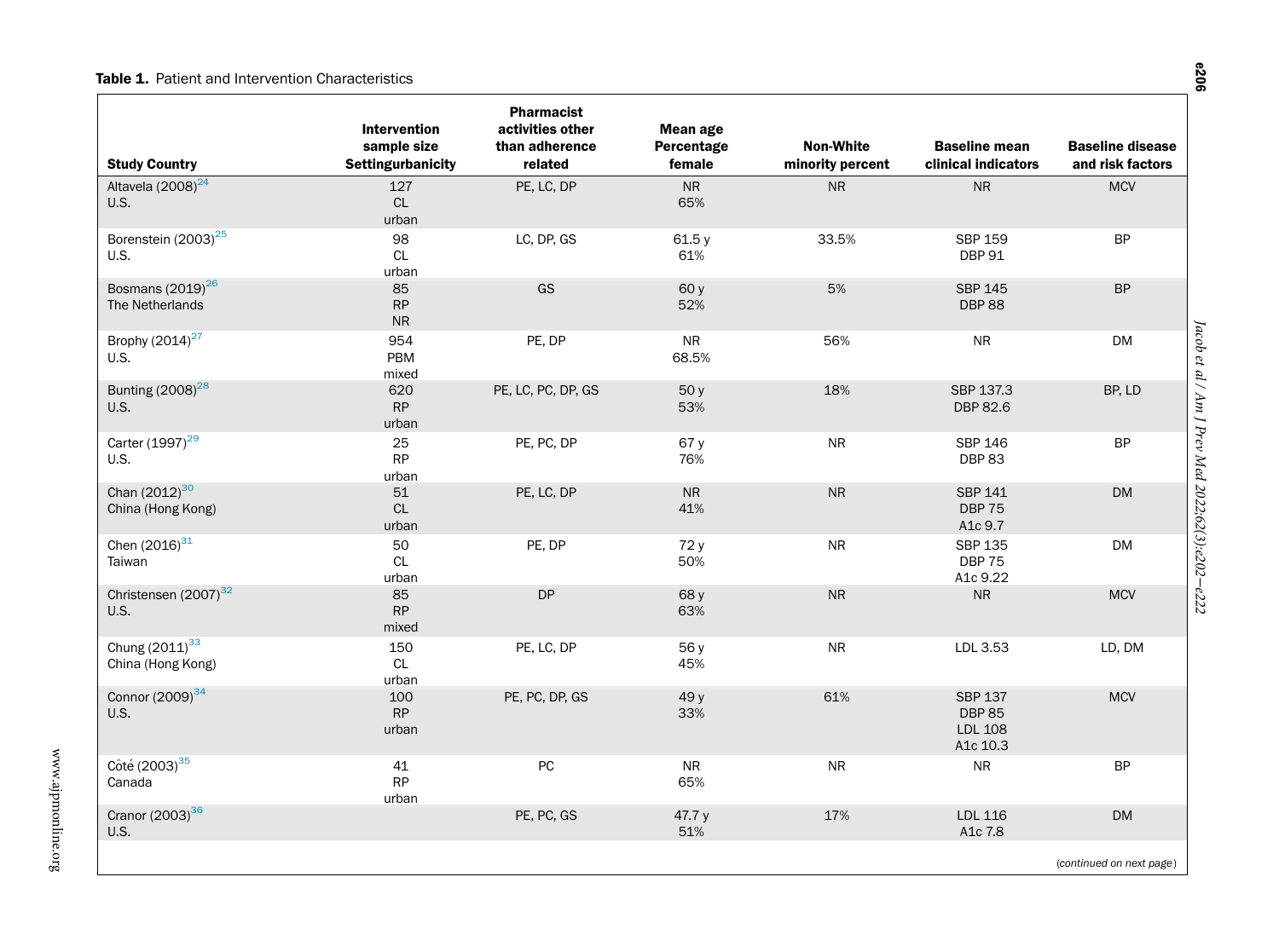#### **Table 1.** Patient and Intervention Characteristics (continued)

| <b>Study Country</b>                         | Intervention<br>sample size<br><b>Settingurbanicity</b> | <b>Pharmacist</b><br>activities other<br>than adherence<br>related | <b>Mean age</b><br>Percentage<br>female | <b>Non-White</b><br>minority percent | <b>Baseline mean</b><br>clinical indicators   | <b>Baseline disease</b><br>and risk factors |
|----------------------------------------------|---------------------------------------------------------|--------------------------------------------------------------------|-----------------------------------------|--------------------------------------|-----------------------------------------------|---------------------------------------------|
|                                              | 187<br>RP<br>urban                                      |                                                                    |                                         |                                      |                                               |                                             |
| Dehmer (2018) <sup>37</sup><br>U.S.          | 148<br>CL<br>urban                                      | LC, DP                                                             | 63 y<br>46%                             | 13.4%                                | <b>SBP 148</b><br>DBP83                       | <b>BP</b>                                   |
| Fabel (2019) <sup>38</sup><br>U.S.           | 602<br>$\mathsf{CL}$<br>urban                           | LC, PC, DP                                                         | ${\sf NR}$<br>${\sf NR}$                | <b>NR</b>                            | <b>SBP 150</b><br><b>DBP 94</b><br>A1c 12.1   | <b>DM</b>                                   |
| Fishman $(2013)^{39}$<br><b>U.S.</b>         | 261<br>CL<br>mixed                                      | LC, DP, GS                                                         | <b>NR</b><br>50%                        | 17%                                  | SBP 151.3<br>DBP 88.9                         | <b>BP</b>                                   |
| Isetts $(2012)^{40}$<br>U.S.                 | 823<br><b>CL</b><br>urban                               | DP, GS                                                             | <b>NR</b><br>60%                        | <b>NR</b>                            | <b>NR</b>                                     | <b>DM</b>                                   |
| Kraemer (2012) <sup>41</sup><br>U.S.         | 36<br>RP<br>urban                                       | None                                                               | 56 y<br>39%                             | 10%                                  | SBP 136.3<br>DBP 80.6<br>LDL 99.5<br>A1c 7.28 | <b>DM</b>                                   |
| Kulchaitanaroaj (2017) <sup>42</sup><br>U.S. | 399<br>CL<br><b>NR</b>                                  | LC, DP                                                             | <b>NR</b><br>57%                        | 14%                                  | SBP 151.4<br>DBP 86.9                         | <b>BP</b>                                   |
| Moore (2013) <sup>43</sup><br>U.S.           | 2,250<br>PBM<br>mixed                                   | DP, GS                                                             | <b>NR</b><br>60%                        | <b>NR</b>                            | <b>NR</b>                                     | <b>MCV</b>                                  |
| Oliveira (2010) <sup>45</sup><br>U.S.        | 9,068<br>CL and RP<br>urban                             | DP, GS                                                             | <b>NR</b><br>76%                        | <b>NR</b>                            | ${\sf NR}$                                    | <b>MCV</b>                                  |
| Pringle $(2014)a^{44}$<br>U.S.               | 107<br>mixed                                            | None                                                               | ${\sf NR}$<br>57%                       | <b>NR</b>                            | ${\sf NR}$                                    | MCV, DM                                     |
| Pringle (2014)b <sup>44</sup><br><b>U.S.</b> | 107<br><b>RP</b><br>mixed                               | None                                                               | ${\sf NR}$<br>57%                       | ${\sf NR}$                           | ${\sf NR}$                                    | MCV, DM                                     |
| Rashed (2010) <sup>46</sup><br>U.S.          | 22<br><b>RP</b><br><b>NR</b>                            | PE, LC, DP                                                         | 57 y<br>59%                             | 32%                                  | LDL 140.4<br>A1c 8.99                         | <b>DM</b>                                   |
| Shireman (2016) <sup>47</sup><br>U.S.        | 276<br>RP<br>mixed                                      | PE, PC                                                             | 54 y<br>62%                             | 100%                                 | <b>SBP 151</b><br><b>DBP 92</b>               | <b>BP</b>                                   |
|                                              |                                                         |                                                                    |                                         |                                      |                                               | (continued on next page)                    |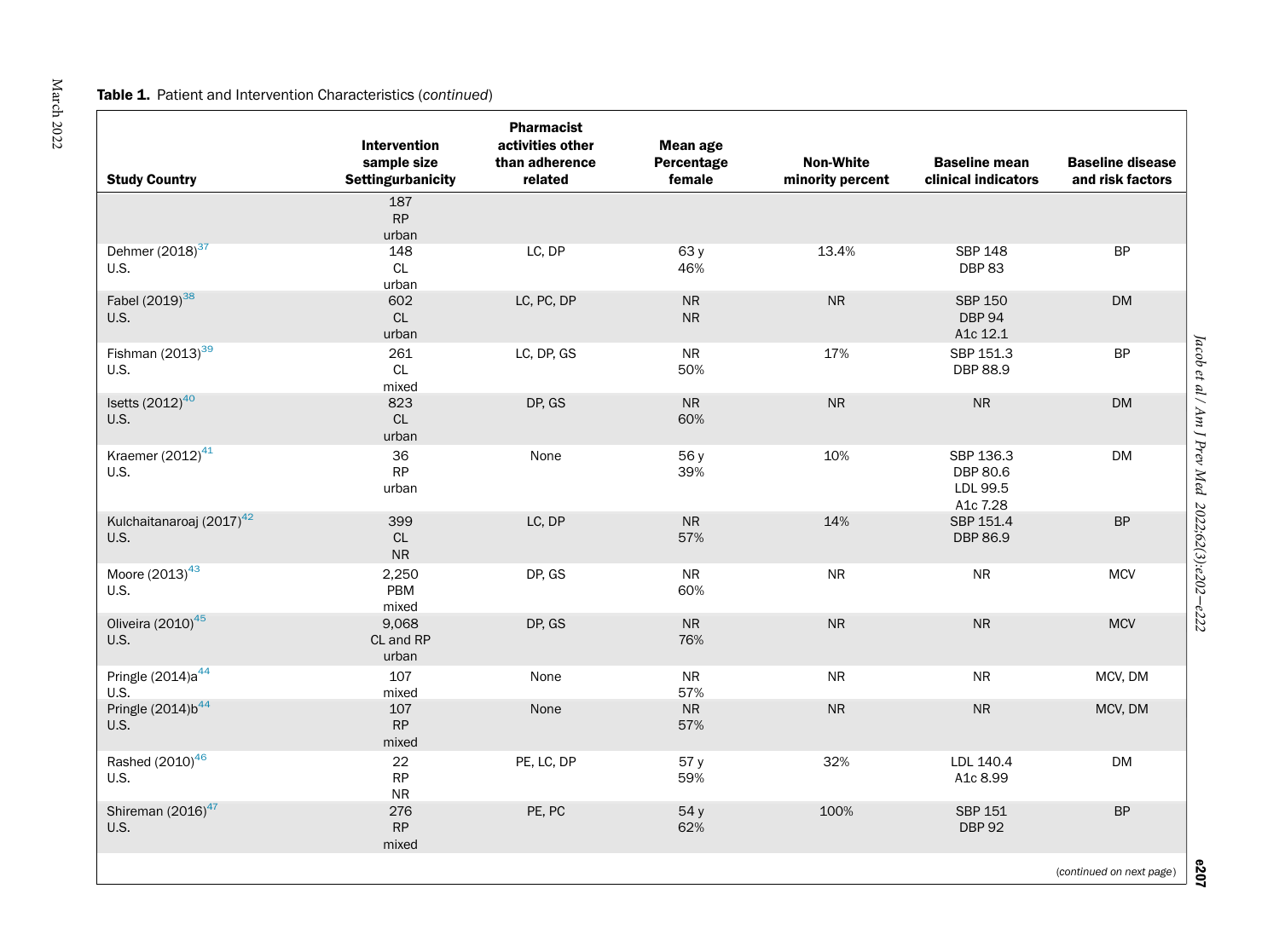#### **Table 1.** Patient and Intervention Characteristics (continued)

| <b>Study Country</b>                               | <b>Intervention</b><br>sample size<br><b>Settingurbanicity</b> | <b>Pharmacist</b><br>activities other<br>than adherence<br>related | Mean age<br>Percentage<br>female                         | <b>Non-White</b><br>minority percent | <b>Baseline mean</b><br>clinical indicators                                             | <b>Baseline disease</b><br>and risk factors |
|----------------------------------------------------|----------------------------------------------------------------|--------------------------------------------------------------------|----------------------------------------------------------|--------------------------------------|-----------------------------------------------------------------------------------------|---------------------------------------------|
| Spence $(2014)^{\overline{48}}$<br>U.S.            | 1,480<br><b>RP</b><br>mixed                                    | PE                                                                 | 56.5y<br>51%                                             | <b>NR</b>                            | LDL 134.5<br>A1c 9.28                                                                   | LD, DM                                      |
| Twigg (2019) <sup>49</sup><br><b>UK</b>            | 378<br>RP<br>${\sf NR}$                                        | PC, DP, GS                                                         | <b>NR</b><br>56%                                         | <b>NR</b>                            | SBP 139.5<br>DBP 78.4                                                                   | MCV, DM                                     |
| Vegter (2014) <sup>50</sup><br>The Netherlands     | Modeled<br><b>RP</b><br>mixed                                  | PE                                                                 | 61y<br>45%                                               | <b>NR</b>                            | <b>NR</b>                                                                               | <b>MCV</b>                                  |
| Wertz (2012)a <sup>51</sup><br><b>U.S.</b>         | 307<br><b>RP</b><br>urban                                      | PE, PC, GS                                                         | 59 y<br>51%                                              | 50%                                  | SBP 136.1<br><b>DBP 79.3</b><br>LDL 104.1                                               | MCV, DM                                     |
| Wertz (2012)b <sup>51</sup><br>U.S.                | 307<br><b>RP</b><br>urban                                      | PE, PC, GS                                                         | 59 y<br>51%                                              | 50%                                  | SBP 136.1<br><b>DBP 81</b><br>LDL 91.6<br>A1c 7.9                                       | MCV, DM                                     |
| Yu (2013) <sup>52</sup><br>U.S.                    | 204<br>CL<br><b>NR</b>                                         | PE, DP                                                             | 55.5y<br><b>NR</b>                                       | <b>NR</b>                            | SBP 128.9:<br><b>DBP 73.9</b><br>A1c 9.5                                                | <b>DM</b>                                   |
| Summary for CVD prevention<br>studies Median (IQI) | Intervention sample<br>size 169 (85-450)                       | Frequency:<br>PE 16; LC 10; PC<br>10; DP 20; GS 12                 | Age 57 y (56-62 y)<br>Percentage female<br>56% (50%-62%) | 18% (14%-50%)                        | SBP 141 (136<br>$-150$<br>DBP 83 (79-88)<br>LDL 108 (102<br>$-125$<br>A1c 9.3 (8.2-9.7) | Frequency:<br>BP 9; LD 3; DM<br>16; MCV 11. |
| Delate (2010) <sup>53</sup><br>U.S.                | 628<br>CL<br>urban                                             | LC, PC, DP                                                         | 61.7 y<br>33%                                            | <b>NR</b>                            | ${\sf NR}$                                                                              | <b>CVD</b>                                  |
| Ditusa $(2001)^{54}$<br>U.S.                       | 300<br><b>RP</b><br>urban                                      | LC, DP                                                             | 67 y<br>30%                                              | <b>NR</b>                            | SBP 145<br><b>DBP 82</b><br>A1c 7.3                                                     | <b>CVD</b>                                  |
| Ellis (2000) <sup>55</sup><br>U.S.                 | 208<br>CL<br>${\sf NR}$                                        | PC, DP, GS                                                         | 65 y<br>4%                                               | <b>NR</b>                            | LDL 129.4                                                                               | <b>CVD</b>                                  |
| López Cabezas (2006) <sup>56</sup><br>Spain        | 70<br>HP<br><b>NR</b>                                          | PE, LC                                                             | 76 y<br>53%                                              | <b>NR</b>                            | <b>NR</b>                                                                               | <b>HF</b>                                   |
| Murray (2007) <sup>57</sup><br>U.S.                |                                                                | PE, DP                                                             | 61.4 y<br>68%                                            | 46                                   | SBP 132.9<br>DBP 68.9                                                                   | HF                                          |
|                                                    |                                                                |                                                                    |                                                          |                                      |                                                                                         | (continued on next page)                    |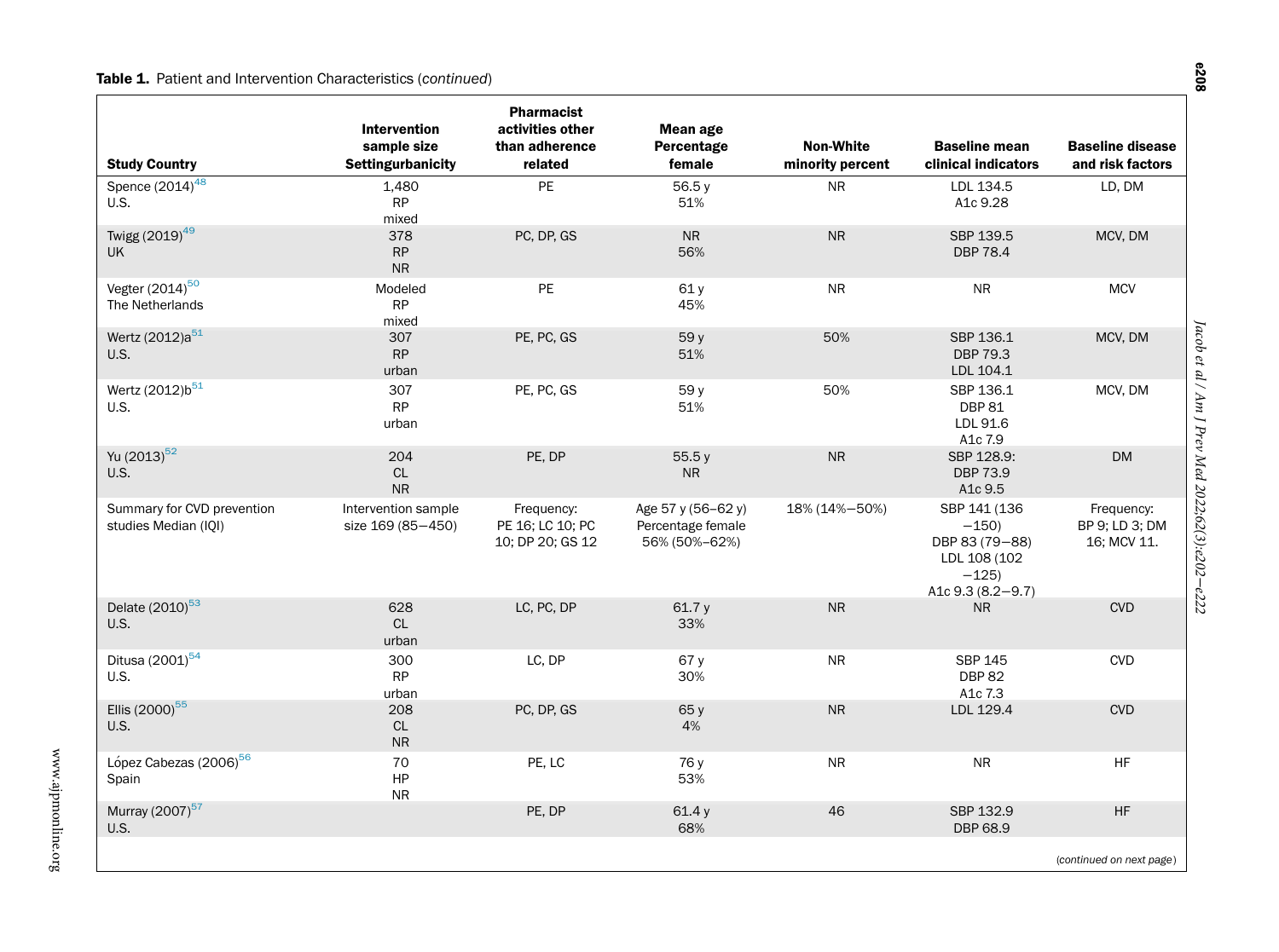#### <span id="page-7-0"></span>**Table 1.** Patient and Intervention Characteristics (continued)

| <b>Study Country</b>                               | Intervention<br>sample size<br><b>Settingurbanicity</b> | <b>Pharmacist</b><br>activities other<br>than adherence<br>related | Mean age<br>Percentage<br>female                            | <b>Non-White</b><br>minority percent | <b>Baseline mean</b><br>clinical indicators                                 | <b>Baseline disease</b><br>and risk factors |
|----------------------------------------------------|---------------------------------------------------------|--------------------------------------------------------------------|-------------------------------------------------------------|--------------------------------------|-----------------------------------------------------------------------------|---------------------------------------------|
|                                                    | 122<br><b>RP</b><br>urban                               |                                                                    |                                                             |                                      |                                                                             |                                             |
| Polinski (2016) <sup>58</sup><br>U.S.              | 131<br>PBM<br>mixed                                     | PE, DP, GS                                                         | 61.8y<br>58%                                                | 30                                   | <b>NR</b>                                                                   | <b>CVD</b>                                  |
| Scott (2007) <sup>59</sup><br><b>UK</b>            | 980<br><b>RP</b><br><b>NR</b>                           | LC, DP                                                             | 68.7 y<br>52.6%                                             | <b>NR</b>                            | SBP 138.8<br>DBP 77.2                                                       | <b>CVD</b>                                  |
| Tsuyuki (2004) <sup>60</sup><br>Canada             | 140<br><b>HP</b><br><b>NR</b>                           | PE, LC, DP                                                         | 71 y<br>42%                                                 | <b>NR</b>                            | <b>NR</b>                                                                   | <b>HF</b>                                   |
| Vegter $(2014)^{50}$<br>The Netherlands            | Modeled<br><b>RP</b><br>mixed                           | PE                                                                 | 61y<br>45%                                                  | <b>NR</b>                            | <b>NR</b>                                                                   | CVD, DM                                     |
| Summary for CVD management<br>studies Median (IQI) | Intervention sample<br>size 174 (129<br>$-382$          | Frequency:<br>PE 5; LC 5; PC 2; DP<br>7; GS 2                      | Age 65 y (62-69 y)<br>Percent female 45%<br>$(33\% - 53\%)$ | $38%$ <sup>a</sup>                   | SBP $139a$<br>DBP 76 <sup>a</sup><br>LDL $129^a$<br>A <sub>1</sub> c $7.3a$ | Frequency:<br>HF 3; CVD 6; DM 1             |

<sup>a</sup>Mean.<br>A1c, glycated hemoglobin; BP, blood pressure; CL, clinic; CVD, cardiovascular disease; DBP, diastolic blood pressure; DM, diabetes mellitus; DP, drug problem; GS, goal setting; HF, heart failure; HP, hospital pharmacy; IQI, interquartile interval; LC, lifestyle counseling; LD, dyslipidemia; LDL, low-density lipoprotein; MCV, multiple cardiovascular risk factors; NR, not reported; PBM, pharmacy benefits manager; PC, patient care; PE, patient education; RP, retail pharmacy; SBP, systolic blood pressure; UK, United Kingdom; y, year.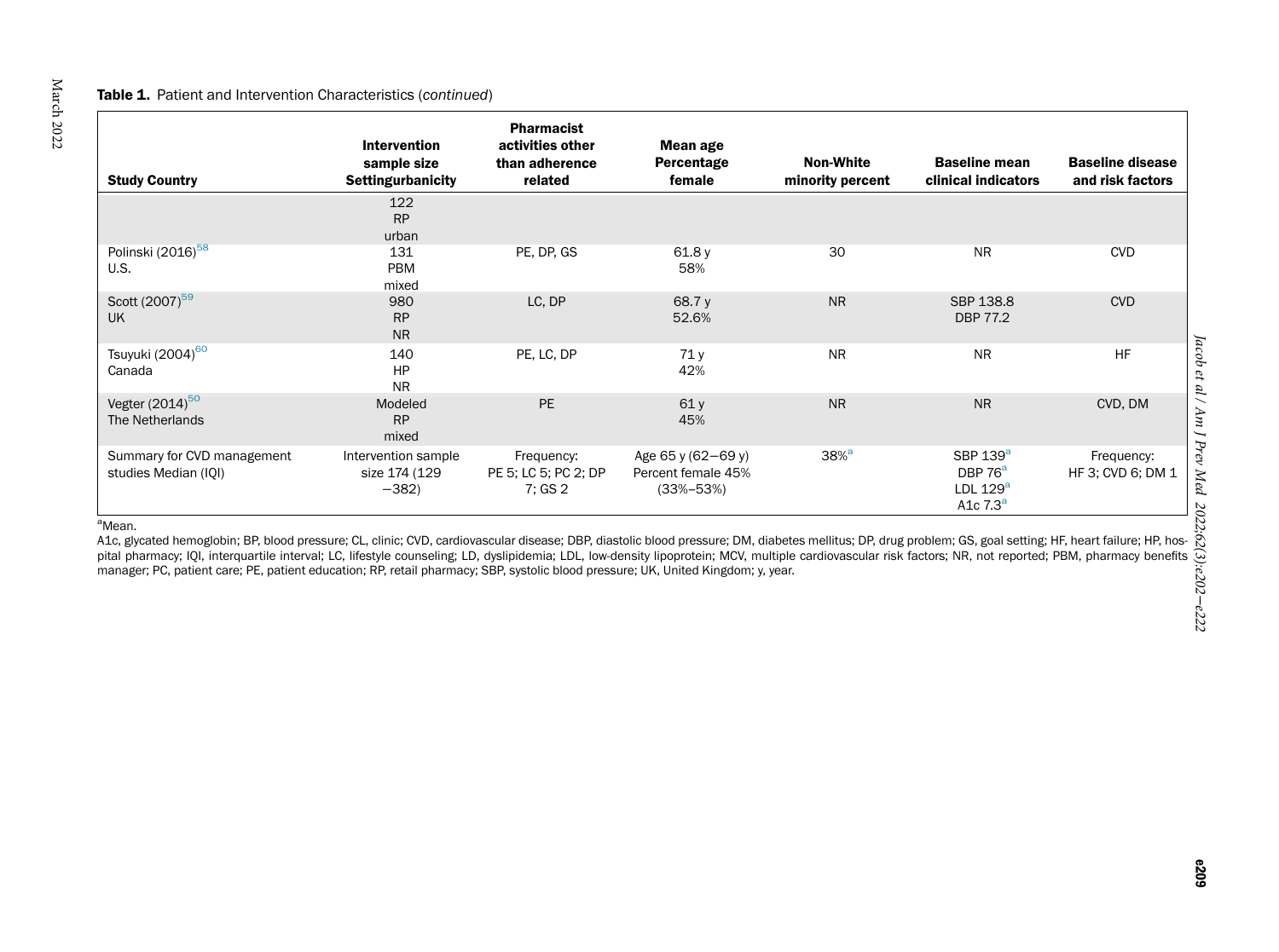medication cost only, and estimates based on all causes rather than on only CVD and risk factors. Limited quality estimates were excluded from consideration.

Intervention cost. [Table 2](#page-9-0) shows that the median cost PPPY for interventions to prevent CVD was \$246 (IQI= \$95, \$499) [on the](#page-19-18) basis of 20 estimates from 19 studies[.26](#page-18-20)[,30](#page-19-2)<sup>−</sup>33[,35,](#page-19-17)37−39,41−[43,](#page-19-13)[45](#page-19-30)−<sup>51</sup> The median cost PPPY for interventions to manage CVD was \$292 (IQI=\$96, \$422) on the basis of 6 estimates from 6 studies.<sup>[50](#page-19-0)[,53,](#page-19-1)[56](#page-19-26)</sup>  $-59$  $-59$  Separating out the U.S. studies (not shown in the table), the median [inte](#page-19-18)[rventi](#page-19-13)[on co](#page-19-30)st PPPY was \$467 (IQI=\$254, \$577)<sup>[32](#page-19-23),37–39,41–43,45–48,[51](#page-19-22),[52](#page-19-7)</sup> and mean inter-vention cost PPPY was \$514 (range=\$372–\$731)<sup>[53](#page-19-1)[,57,](#page-19-27)[58](#page-20-1)</sup> for CVD prevention and CVD management, respectively. Intervention cost was substantially higher in the U.S. than in other high-income countries.

The dispersion of intervention cost was partly explained by the size of the intervention group, with smaller intervention cost associated with larger groups for both studies of CVD prevention and those of CVD management. For the CVD prevention studies, the median intervention cost fo[r estim](#page-19-3)a[tes of](#page-19-18) go[od qu](#page-19-5)ality was \$256 (IQI=\$146, \$504),<sup>31–33,[35](#page-19-17),37–39,[41](#page-19-13),[42](#page-19-20),46–51</sup> not shown in the table. This median for higher-quality estimates was only marginally higher than the median of \$246 reported for all estimates. There were too few estimates of intervention cost from the CVD management studies to compare between good- and fair-quality estimates.

The median intervention cost PPPY was higher for CVD management at \$292 than for CVD prevention at \$246 ([Table 2](#page-9-0)). The difference was not due to sample size because the median sample size of 169 for CVD prevention is close to the 174 for CVD management. The table also shows that there was little difference between studies of CVD prevention and CVD management in terms of intervention setting or pharmacist activities to explain the difference in median cost.

Healthcare cost. [Table 2](#page-9-0) shows that the median change in healthcare cost PPPY for interventions to prevent CVD was  $-$ \$355 (IQI=  $-$ \$977,  $-$ \$33) on the basis of the 21 [esti](#page-19-25)[mates](#page-19-6) from 19 studies.  $24,26,27,29$  $24,26,27,29$  $24,26,27,29$  $24,26,27,29$ <sup>−</sup>[31](#page-19-16)[,33,](#page-19-9)[35,](#page-19-17)[37](#page-19-18),[39](#page-19-19),[41,](#page-19-13)43−46,48−<sup>51</sup> The median change in healthcare cost PPPY for interventions to manage CVD was  $-$ \$2,430 (IQI=  $-$ \$5,062,  $-$ \$700) on the basis of the 7 estimates from 7 studies.<sup>[50,](#page-19-0)[53,](#page-19-1)56–[60](#page-19-26)</sup> Separating out the U. S. studies (not shown in the table), the median health-care cost averted [PPPY](#page-19-25) was  $-$ \$376 (IQI=  $-$ \$898,  $-$ \$112)<sup>[24](#page-18-18),[27](#page-19-8)[,29](#page-19-16)[,37,](#page-19-18)[39](#page-19-19),[41](#page-19-13),43–46,[48](#page-19-6),[51](#page-19-22)</sup> and mean healthcare cost averted PPPY was  $-$ \$10,983 (range=  $-$ \$26,216,  $-$ \$2,430)<sup>[53,](#page-19-1)[57](#page-19-27)[,58](#page-20-1)</sup> for CVD prevention and CVD management, respectively. Healthcare cost averted in CVD

management was substantially larger in the U.S. than in other high-income countries.

The median of the good-quality estimates of change in healthcare cost for CVD prevention was  $-$ \$376 (IQI= \$7[41,](#page-19-13)  $-$ \$249),<sup>[27](#page-19-8)[,39,](#page-19-19)41,[43](#page-19-25),[44](#page-19-4)[,51](#page-19-22)</sup> slightly higher than the median of  $-$ \$355 reported for all estimates in absolute value. The median of the good-quality estimates in CVD management was  $-$ \$2,283 (IQI=  $-$ \$4,683,  $-$ \$258),<sup>50,[57,](#page-19-27)[59](#page-20-2),[60](#page-20-0)</sup> lower than the median of  $-$ \$2,430 reported for all estimates in absolute value. Somewhat counterintuitively, a better capture of drivers of healthcare cost such as emergency department visits and inpatient stays produced estimates of healthcare cost avoidance that were higher for prevention and lower for management.

By contrast, the averted healthcare cost for CVD management was higher, with a median of \$2,430 than \$355 for CVD prevention. The difference in effect on healthcare cost is not likely due to either setting or pharmacist activities because they did not differ betw[een th](#page-19-1)e 2 sets of studies ([Table 2\)](#page-9-0). Among the 9 studies<sup>[50](#page-19-0),53–60</sup> of CVD management, 1 study<sup>[53](#page-19-1)</sup> reported that BP and low-den-sity lipoprotein cholesterol control improved, 1 study<sup>[55](#page-19-29)</sup> reported a reduction in low-density lipoprotein choles-terol, 1 study<sup>[59](#page-20-2)</sup> found no change in guideline-concordant treatment, and 2 studies $50,57$  $50,57$  did not report any clinical outcomes. A total of 2 studies were implemented among patients selected from hospital discharges. The study<sup>[56](#page-19-26)</sup> for post-heart failure discharge found that the intervention group had 54% fewer all-cause readmissions at 2 months and 32% fewer at 6 months. The other study<sup>[58](#page-20-1)</sup> for post-cardiovascular condition discharges found a risk ratio of 0.55 for 30-day readmission. The poor reporting of intermediate clinical outcomes related to the medications makes it difficult to draw a causal argument from the adherence improving intervention to healthcare cost averted.

Total cost and return on investment. Total cost was measured as the sum of the change in healthcare cost due to intervention and the cost of intervention; a negative value indicates that averted healthcare cost exceeds intervention cost. Estimates are shown in [Table 3.](#page-13-0) The median total cost PPPY for interventions to prevent CVD was  $-$ \$89 (IQI=  $-$ \$656, \$209) o[n the](#page-19-17) [basis](#page-19-19) of 2[1 estim](#page-19-6)ates from 20 studies.<sup>25,[26](#page-18-20)[,28](#page-19-15)[,30,](#page-19-2)[31,](#page-19-3)[33](#page-19-9),35–37,39–41[,43,](#page-19-25)[45](#page-19-30),[46,](#page-19-5)48–52</sup> The total cost estimates for CVD prevention were mixed, with 9 estimates<sup>25[,26,](#page-18-20)[31](#page-19-3),[37](#page-19-18)[,39,](#page-19-19)[41](#page-19-13),[49](#page-19-14)–51</sup> reporting positive total cost and 12 estimates<sup>28,[30](#page-19-2)[,33](#page-19-9)[,35](#page-19-17),[36](#page-19-10)[,40](#page-19-12),[43](#page-19-25)[,45,](#page-19-30)[46](#page-19-5),[48](#page-19-6)[,51](#page-19-22)[,52](#page-19-7)</sup> reporting negative total cost. The median total cost PPPY for interventions to manage CVD was  $-\$1,080$  (IQI=  $-\$2,816$ ,  $-$ \$163) o[n the](#page-19-29) basis of the 7 estimates from 7 studies.<sup>[50](#page-19-0)[,53](#page-19-1),55−59</sup> For all but  $1^{55}$  of the estimates, the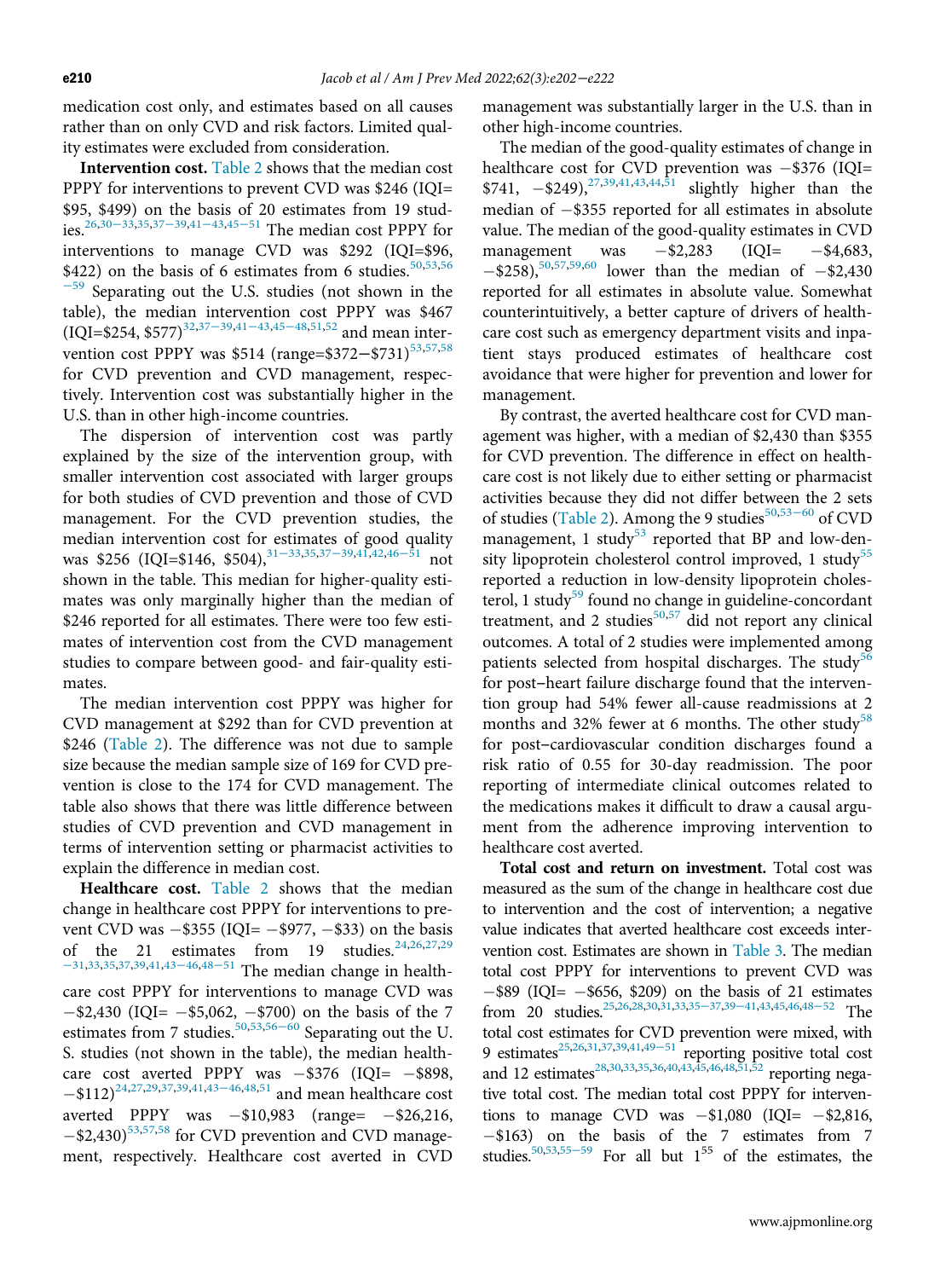#### <span id="page-9-0"></span>Table 2. Intervention Cost and Change in Healthcare Cost: Estimates, Components, and Quality of Estimates

| <b>Study</b>                       | <b>Intervention</b><br>sample<br>sizeIntervention<br>duration in<br>months | <b>Pharmacist</b><br>activities other<br>than<br>adherence<br>related | <b>Intervention</b><br>cost per<br>patient per<br>year | <b>Quality of</b><br>intervention<br>cost estimate | <b>Drivers</b><br>included in<br>intervention<br>cost | Change in<br>healthcare<br>cost per<br>patient per<br>year | <b>Quality of</b><br>healthcare<br>cost estimate | <b>Drivers</b><br>included in<br>healthcare<br>cost |
|------------------------------------|----------------------------------------------------------------------------|-----------------------------------------------------------------------|--------------------------------------------------------|----------------------------------------------------|-------------------------------------------------------|------------------------------------------------------------|--------------------------------------------------|-----------------------------------------------------|
| Altavela (2008) <sup>24</sup>      | 127<br>12                                                                  | PE, LC, DP                                                            | <b>NR</b>                                              | <b>NA</b>                                          | <b>NA</b>                                             | \$2,846                                                    | Fair                                             | OP, IP, ED,<br>Med, lab                             |
| <b>Borenstein</b><br>$(2003)^{25}$ | 98<br>12                                                                   | LC, DP, GS                                                            | <b>NR</b>                                              | <b>NA</b>                                          | <b>NA</b>                                             | \$75 <sup>a</sup>                                          | Fair                                             | OP, Med                                             |
| <b>Bosmans</b><br>$(2019)^{26}$    | 85<br>$\mathsf{9}$                                                         | GS                                                                    | \$76                                                   | Fair                                               | PL                                                    | \$1,439                                                    | Fair                                             | OP, IP, Med                                         |
| Brophy $(2014)^{27}$               | 954<br>12                                                                  | PE, DP                                                                | ${\sf NR}$                                             | <b>NA</b>                                          | <b>NA</b>                                             | \$662                                                      | Good                                             | OP, IP, ED, Med                                     |
| Bunting (2008) <sup>28</sup>       | 620<br>12                                                                  | PE, LC, PC, DP,<br>GS                                                 | ${\sf NR}$                                             | <b>NA</b>                                          | <b>NA</b>                                             | \$89 <sup>a</sup>                                          | Fair                                             | OP, IP, ED,<br>Med, lab                             |
| Carter (1997) <sup>29</sup>        | 25<br>6                                                                    | PE, PC, DP                                                            | <b>NR</b>                                              | NA                                                 | <b>NA</b>                                             | \$224                                                      | Fair                                             | OP, Med                                             |
| Chan $(2012)^{30}$                 | 51<br>60                                                                   | PE, LC, DP                                                            | \$100                                                  | Fair                                               | PL                                                    | \$1,190                                                    | Fair                                             | OP, IP, ED,<br>Med, lab                             |
| Chen $(2016)^{31}$                 | 50<br>12                                                                   | PE, DP                                                                | \$81                                                   | Good                                               | PL, PM                                                | \$13                                                       | Fair                                             | OP, IP, Med                                         |
| Christensen<br>$(2007)^{32}$       | 85<br>6                                                                    | DP                                                                    | \$479                                                  | Good                                               | PL                                                    | \$105                                                      | Limited                                          | Med                                                 |
| Chung (2011) <sup>33</sup>         | 150<br>12                                                                  | PE, LC, DP                                                            | \$144                                                  | Good                                               | PL                                                    | \$1,402                                                    | Fair                                             | OP, IP, ED,<br>Med, lab                             |
| Connor (2009) <sup>34</sup>        | 100<br>12                                                                  | PE, PC, DP, GS                                                        | ${\sf NR}$                                             | <b>NA</b>                                          | <b>NA</b>                                             | \$3,528                                                    | Limited                                          | Med                                                 |
| Côté (2003) <sup>35</sup>          | 41<br>12                                                                   | PC                                                                    | \$147                                                  | Good                                               | PL, CDSS                                              | \$355                                                      | Fair                                             | OP, IP, Med                                         |
| Cranor (2003) <sup>36</sup>        | 187<br>60                                                                  | PE, PC, GS                                                            | ${\sf NR}$                                             | $\sf NA$                                           | <b>NA</b>                                             | $$6,207$ <sup>a</sup>                                      | Fair                                             | OP, IP, ED,<br>Med, lab                             |
| Dehmer (2018) <sup>37</sup>        | 148<br>12                                                                  | LC, DP                                                                | \$1,552                                                | Good                                               | PL                                                    | \$413                                                      | Fair                                             | IP, Med                                             |
| Fabel (2019) <sup>38</sup>         | 602<br>12                                                                  | PE, PC, DP                                                            | \$238                                                  | Good                                               | PL                                                    | \$3,346                                                    | Limited                                          | $\ensuremath{\mathsf{IP}}$                          |
| Fishman $(2013)^{39}$              | 261<br>12                                                                  | LC, DP, GS                                                            | \$467                                                  | Good                                               | PL, TBC                                               | \$0                                                        | Good                                             | OP, IP, ED, Med                                     |
| Isetts (2012) <sup>40</sup>        | 823<br>12                                                                  | DP, GS                                                                | <b>NR</b>                                              | <b>NA</b>                                          | <b>NA</b>                                             | \$576 <sup>a</sup> median                                  | Fair                                             | OP, Med                                             |
| Kraemer (2012) <sup>41</sup>       | 36<br>12                                                                   | None                                                                  | \$259                                                  | Good                                               | PL                                                    | \$49                                                       | Good                                             | OP, IP, ED,<br>Med, lab                             |
| Kulchaitanaroaj<br>$(2017)^{42}$   | 399<br>Lifetime                                                            | LC, DP                                                                | \$698                                                  | Good                                               | PL, TBC                                               | \$4,047 lifetime                                           | Good                                             | OP, IP, ED,<br>Med, lab                             |
|                                    |                                                                            |                                                                       |                                                        |                                                    |                                                       |                                                            |                                                  | (continued on next page)                            |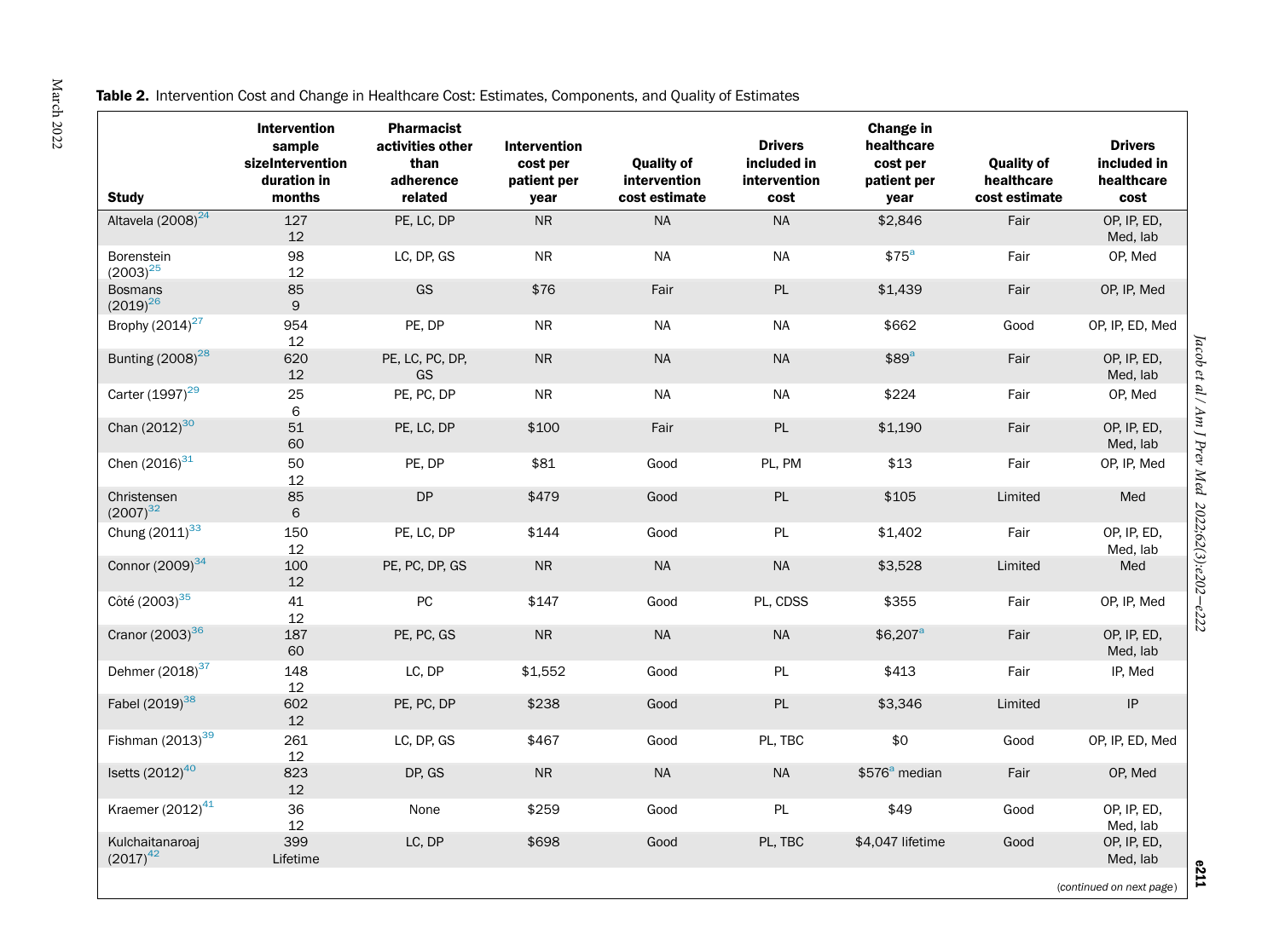|  | Table 2. Intervention Cost and Change in Healthcare Cost: Estimates, Components, and Quality of Estimates (continued) |  |  |  |  |
|--|-----------------------------------------------------------------------------------------------------------------------|--|--|--|--|
|--|-----------------------------------------------------------------------------------------------------------------------|--|--|--|--|

| <b>Study</b>                                          | <b>Intervention</b><br>sample<br>sizeIntervention<br>duration in<br>months | <b>Pharmacist</b><br>activities other<br>than<br>adherence<br>related | <b>Intervention</b><br>cost per<br>patient per<br>year | <b>Ouality of</b><br>intervention<br>cost estimate | <b>Drivers</b><br>included in<br>intervention<br>cost | Change in<br>healthcare<br>cost per<br>patient per<br>year | <b>Quality of</b><br>healthcare<br>cost estimate | <b>Drivers</b><br>included in<br>healthcare<br>cost    |
|-------------------------------------------------------|----------------------------------------------------------------------------|-----------------------------------------------------------------------|--------------------------------------------------------|----------------------------------------------------|-------------------------------------------------------|------------------------------------------------------------|--------------------------------------------------|--------------------------------------------------------|
| Moore $(2013)^{43}$                                   | 2,250                                                                      | DP, GS                                                                | \$559                                                  | Fair                                               | <b>NR</b>                                             | \$1,216                                                    | Good                                             | OP, IP, ED, Med                                        |
|                                                       | 12                                                                         |                                                                       |                                                        |                                                    | <b>NR</b>                                             |                                                            |                                                  |                                                        |
| Oliveira (2010) <sup>45</sup>                         | 9,068<br>120                                                               | DP, GS                                                                | \$29                                                   | Fair                                               |                                                       | \$38                                                       | Fair                                             | OP, IP, ED, Med                                        |
| Pringle (2014)a <sup>44</sup>                         | 107<br>12                                                                  | None                                                                  | <b>NR</b>                                              | <b>NA</b>                                          | NA                                                    | <b>CVD</b> related<br>\$370                                | Good                                             | OP, IP, ED, Med                                        |
| Pringle $(2014) b44$                                  | 107<br>12                                                                  | None                                                                  | ${\sf NR}$                                             | <b>NA</b>                                          | NA                                                    | DM related<br>\$382                                        | Good                                             | OP, IP, ED, Med                                        |
| Rashed (2010) <sup>46</sup>                           | 22<br>36                                                                   | PE, LC, DP                                                            | \$435                                                  | Good                                               | PL                                                    | \$6,247                                                    | Fair                                             | OP, IP, Med                                            |
| Shireman<br>$(2016)^{47}$                             | 276<br>6                                                                   | PE, PC                                                                | \$254                                                  | Good                                               | PL                                                    | \$208                                                      | Limited                                          | Med                                                    |
| Spence (2014) <sup>48</sup>                           | 1,480<br>12                                                                | PE                                                                    | \$17                                                   | Good                                               | <b>PL</b>                                             | \$302                                                      | Fair                                             | IP, ED, Med                                            |
| Twigg (2019) <sup>49</sup>                            | 378<br>12                                                                  | PC, DP, GS                                                            | \$214                                                  | Good                                               | PL                                                    | \$53                                                       | Fair                                             | OP, IP, ED                                             |
| Vegter (2014) <sup>50</sup>                           | Modeled                                                                    | PE                                                                    | \$45                                                   | Good                                               | <b>PL</b>                                             | \$33                                                       | Fair                                             | OP, IP, Med                                            |
| Wertz (2012)a <sup>51</sup>                           | 307<br>12                                                                  | PE, PC, GS                                                            | Heart health<br>\$577                                  | Good                                               | PL, TBC                                               | HTN related<br>$-$ \$315                                   | Good                                             | OP, IP, ED, Med                                        |
| Wertz (2012)b <sup>51</sup>                           | 307<br>12                                                                  | PE, PC, GS                                                            | Diabetes care<br>\$655                                 | Good                                               | PL, TBC                                               | DM and CVD<br>related<br>\$977                             | Good                                             | OP, IP, ED, Med                                        |
| Yu (2013) <sup>52</sup>                               | 204<br>12                                                                  | PE, DP                                                                | ${\sf NR}$                                             | <b>NA</b>                                          | <b>NA</b>                                             | \$984 <sup>a</sup>                                         | Good                                             | OP, IP, ED,<br>Med, lab                                |
| Summary for CVD<br>prevention studies<br>Median (IQI) | Intervention sample<br>size 169 (85-450)<br>Duration 12 (12<br>$-12)$      | Frequency:<br>PE 17; LC 9; PC<br>10; DP 20; GS<br>12                  | $$246 ($95-$<br>\$499                                  | Frequency:<br>Good 16, fair 4,<br>limited 0        | Frequency:<br>CDSS 1, PL 18,<br>PM 1, TBC 4           | $$355 (- $977$<br>$-- $33$                                 | Frequency:<br>Good 10, fair 17,<br>limited 4     | Frequency:<br>OP 25, IP 25,<br>ED 30, Med<br>29, Lab 8 |
| Delate (2010) <sup>53</sup>                           | 628<br>12                                                                  | LC, PC, DP                                                            | \$439                                                  | Fair                                               | PL                                                    | \$26,216                                                   | Fair                                             | OP, IP, ED,<br>Med, lab                                |
| DiTusa (2010) <sup>54</sup>                           | 300<br>6                                                                   | LC, DP                                                                | <b>NR</b>                                              | <b>NA</b>                                          | NA                                                    | \$175                                                      | Limited                                          | Med                                                    |
| Ellis (2000) <sup>55</sup>                            | 208<br>12                                                                  | PC, DP, GS                                                            | <b>NR</b>                                              | <b>NA</b>                                          | PL                                                    | \$570 <sup>a</sup>                                         | Good                                             | OP, IP, Med, lab                                       |
| López Cabezas<br>$(2006)^{56}$                        | 70<br>12                                                                   | PE, LC                                                                | \$58                                                   | Fair                                               | PL                                                    | \$1,138                                                    | Fair                                             | IP                                                     |
| Murray (2007) <sup>57</sup>                           |                                                                            | PE, DP                                                                | \$372                                                  | Good                                               | PL                                                    | \$4,304                                                    | Good                                             |                                                        |
|                                                       |                                                                            |                                                                       |                                                        |                                                    |                                                       |                                                            |                                                  | (continued on next page)                               |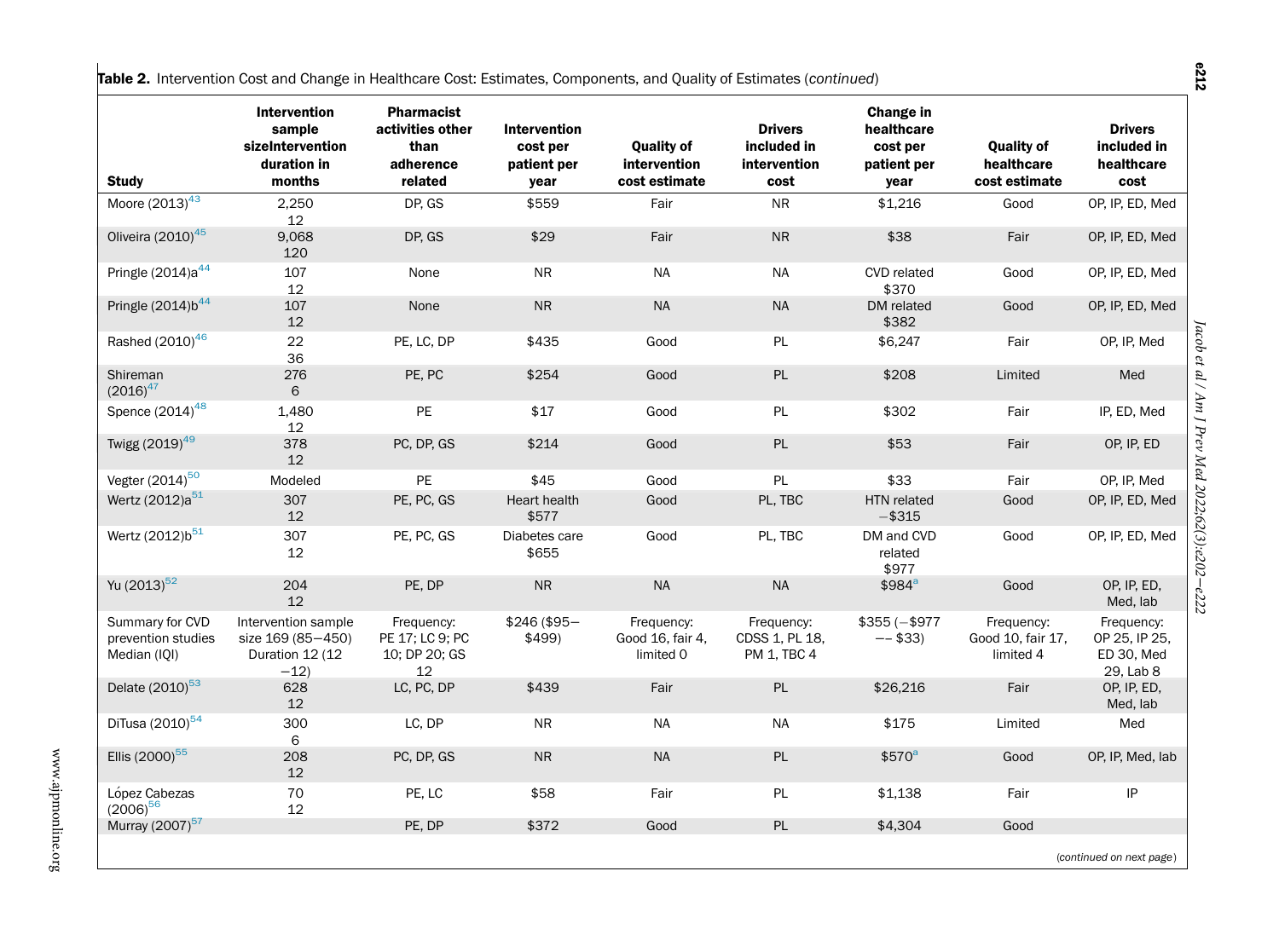#### <span id="page-11-0"></span>**Table 2.** Intervention Cost and Change in Healthcare Cost: Estimates, Components, and Quality of Estimates (continued)

| <b>Study</b>                                             | <b>Intervention</b><br>sample<br>sizeIntervention<br>duration in<br>months | <b>Pharmacist</b><br>activities other<br>than<br>adherence<br>related | <b>Intervention</b><br>cost per<br>patient per<br>year | <b>Quality of</b><br>intervention<br>cost estimate | <b>Drivers</b><br>included in<br>intervention<br>cost | Change in<br>healthcare<br>cost per<br>patient per<br>year | <b>Quality of</b><br>healthcare<br>cost estimate | <b>Drivers</b><br>included in<br>healthcare<br>cost |
|----------------------------------------------------------|----------------------------------------------------------------------------|-----------------------------------------------------------------------|--------------------------------------------------------|----------------------------------------------------|-------------------------------------------------------|------------------------------------------------------------|--------------------------------------------------|-----------------------------------------------------|
|                                                          | 122<br>9                                                                   |                                                                       |                                                        |                                                    |                                                       |                                                            |                                                  | OP. IP. ED.<br>Med, lab                             |
| Polinski (2016) <sup>58</sup>                            | 131                                                                        | PE, DP, GS                                                            | \$731                                                  | Fair                                               | PL                                                    | \$2,430                                                    | Fair                                             | IP                                                  |
| Scott (2007) <sup>59</sup>                               | 980<br>12                                                                  | LC, DP                                                                | \$211                                                  | Fair                                               | PL                                                    | \$261                                                      | Good                                             | OP, IP, Med                                         |
| Tsuyuki (2004) <sup>60</sup>                             | 140<br>6                                                                   | PE, LC, DP                                                            | <b>NR</b>                                              | <b>NA</b>                                          | <b>NA</b>                                             | \$5,819                                                    | Good                                             | OP, IP, ED, Med                                     |
| Vegter $(2014)^{50}$                                     | Modeled                                                                    | <b>PE</b>                                                             | \$45                                                   | Fair                                               | PL                                                    | \$248                                                      | Good                                             | OP, IP, Med, lab                                    |
| Summary for CVD<br>management<br>studies Median<br>(IQI) | Intervention sample<br>size 174 (129<br>$-382$<br>Duration 11 (6-12)       | Frequency:<br>PE 5: LC 5: PC 2:<br>DP 7: GS 2                         | $$292($96-$<br>\$422                                   | Frequency:<br>Good 1, fair 5,<br>limited 0         | Frequency:<br>CDSS 0, PL 7,<br>PM 0, TBC 0            | \$2,430<br>(-\$5,062--<br>\$700)                           | Frequency:<br>Good 5, fair 3,<br>limited 1       | Frequency:<br>OP 6, IP 8, ED<br>7, Med 7, Lab<br>4  |

| (lQl) Duration 11 (6−12)<br><sup>a</sup>Healthcare cost includes intervention cost.<br>CDSS, clinical decision support system; CVD, cardiovascular disease; DM, diabetes mellitus; DP, drug problems; ED, emergency department; GS, quartile interval; Lab, laboratory and imaging; LC, lifestyle counseling; Med, medication; NA, not applicable; NR, not reported; OP, outpatient; PC, patient care; PE, patient education; PL, pharmacist labor; PM, patient materials and adherence aid; TBC, team-based care.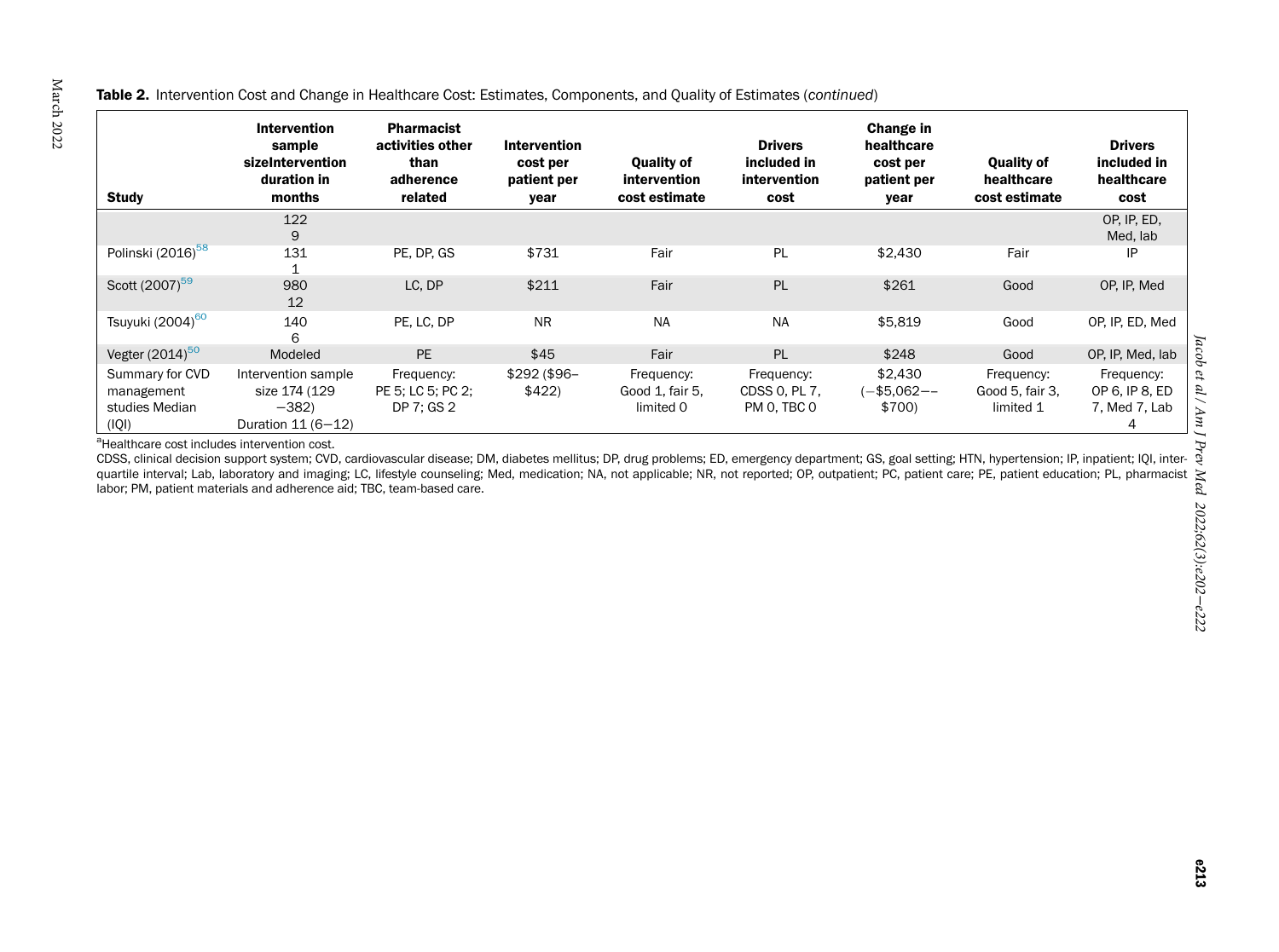reduced healthcare cost exceeded the cost of intervention. Separating out the U.S. studies (not shown in the table), the median total cost PPPY was  $-\$187$  (IQI=  $-\$636$ ,  $$176)^{25,28,36,37,39-41,43,45,46,48,51,52}$  $$176)^{25,28,36,37,39-41,43,45,46,48,51,52}$  $$176)^{25,28,36,37,39-41,43,45,46,48,51,52}$  $$176)^{25,28,36,37,39-41,43,45,46,48,51,52}$  $$176)^{25,28,36,37,39-41,43,45,46,48,51,52}$  $$176)^{25,28,36,37,39-41,43,45,46,48,51,52}$  $$176)^{25,28,36,37,39-41,43,45,46,48,51,52}$  $$176)^{25,28,36,37,39-41,43,45,46,48,51,52}$  $$176)^{25,28,36,37,39-41,43,45,46,48,51,52}$  $$176)^{25,28,36,37,39-41,43,45,46,48,51,52}$  $$176)^{25,28,36,37,39-41,43,45,46,48,51,52}$  $$176)^{25,28,36,37,39-41,43,45,46,48,51,52}$  $$176)^{25,28,36,37,39-41,43,45,46,48,51,52}$  $$176)^{25,28,36,37,39-41,43,45,46,48,51,52}$  $$176)^{25,28,36,37,39-41,43,45,46,48,51,52}$  $$176)^{25,28,36,37,39-41,43,45,46,48,51,52}$  and  $-$2,816$  (IQI=  $-$ \$9,394,  $-$ \$1,132)<sup>[53](#page-19-1)[,55](#page-19-29),[57](#page-19-27)[,58](#page-20-1)</sup> for CVD prevention and CVD management, respectively. The total cost for CVD prevention was not much larger in the U'S than in other high-income countries, with the IQI crossing 0 in both cases. However, total cost took substantially larger negative values, indicating cost savings, for CVD management in U.S studies than for other high-income countries.

Of the 4 studies<sup>[53,](#page-19-1)[55](#page-19-29),[57](#page-19-27)[,59](#page-20-2)</sup> of interventions to manage CVD that provided estimates for components of health-care cost, 1 study<sup>[59](#page-20-2)</sup> had inpatient cost accounting for  $>90\%$  of the averted cost, 2 studies<sup>[53](#page-19-1),[57](#page-19-27)</sup> had 70%, and 1 study<sup>[55](#page-19-29)</sup> showed that 10% of healthcare cost savings was attributable to inpatient stays. The median ROI for CVD prevention was 0.01 (IQI=  $-0.83$ , 3.25) on the basis of 16 estimates from 15 studies. [26,](#page-18-20)[30,](#page-19-2)[31,](#page-19-3)[33](#page-19-9),[35](#page-19-17)[,37](#page-19-18)[,39,](#page-19-19)[41](#page-19-13),[43](#page-19-25)[,45](#page-19-30)[,46,](#page-19-5)[48](#page-19-6)  $-51$  $-51$  The median ROI for CVD management was 7.52 (IQI=2.86, 16.62) on the basis of 6 estimates from 6 studies.[50,](#page-19-0)[53,](#page-19-1)56−[59](#page-19-26) A value of ROI >0 indicates a favorable economic outcome from a healthcare systems perspective.

Cost effectiveness. The median cost per QALY gained for interventions to prevent CVD was \$11,298 (IQI= \$5,660, \$28,416) on the basis of 5 estimates from 5 studies<sup>[26](#page-18-20)[,39,](#page-19-19)[42,](#page-19-20)[49,](#page-19-14)[50](#page-19-0)</sup> [\(Table 3](#page-13-0)). The median and third quartile were below a conservative  $$50,000$  benchmark.<sup>[18](#page-18-12)</sup> Only 1 estimate<sup>[26](#page-18-20)</sup> was above the threshold, and that study computed cost per QALY on the basis of health outcomes within a 9-month trial period. There were no studies that reported cost effectiveness outcomes for interventions to manage CVD; however, total cost estimates showed that 6 of 7 estimates for averted healthcare cost exceeded the intervention cost, substantially from averted inpatient stays as noted earlier.

## **DISCUSSION**

This study reviewed the cost, benefit, cost−benefit, and cost effectiveness evidence for tailored pharmacy-based interventions to improve adherence to CVD medications. A separate assessment of the evidence was conducted for the interventions implemented to prevent CVD and the interventions to manage CVD. The evidence indicates that the interventions for the prevention of CVD were cost effective. There were no studies that reported cost effectiveness outcomes for CVD management; however, 6 of 7 studies found that the healthcare costs averted exceeded the intervention costs.

Tailored pharmacy-based medication adherence interventions are cost effective in improving medication

adherence for CVD prevention, and it is inferred that improved health outcomes result from adherence.<sup>[61](#page-20-6)–68</sup> From the perspective of a healthcare system, the healthcare cost averted exceeds the cost to implement the interventions for CVD management. These findings may be used to inform local consideration of tailored pharmacy-based interventions for patients at risk for CVD (i.e., hypertension, diabetes, dyslipidemia, and chronic kidney disease). For patients with new or existing CVD, pharmacy-based adherence support can complement other health system interventions, such as structured cardiac rehabilitation and mobile health programs<sup>[69,](#page-20-7)[70](#page-20-8)</sup> to reinforce provider messages and encourage patients in their treatment adherence efforts.

It was noted that the averted healthcare cost for CVD management was much larger than for prevention, with a median of \$2,430 and \$355, respectively. This is likely a consequence of the much higher probability of CVD events even in the near term among patients who were older (median age=65 vs 57 years) and with existing  $CVD$  conditions<sup>[71](#page-20-9)</sup> such as heart failure in the studies for CVD management than among those for CVD prevention ([Table 1\)](#page-4-0). The interventions for CVD management where averted healthcare cost exceeds the intervention cost may also be cost effective from the societal perspective if the changes in QALY/DALY are in the favorable direction. This review therefore also examined the clinical indicators for BP, cholesterol, and blood glucose in the studies that reported the estimates of total cost, which is the sum of intervention cost and healthcare cost averted ([Table 3](#page-13-0)). Although it could not be concluded from the relatively small number of studies that observed reductions in healthcare cost were directly a consequence of improved health, 2 studies did report favorable impacts on BP and cholesterol. Numerous other studies have shown the benefit of reducing BP, glucose, lipids, albuminuria, and serum creatinine on healthcare resource consumption, progression of disease, the incidenc[e of](#page-20-6) comorbidities, and cardiovascular and renal events.<sup>61−68</sup> This suggests that adherence to medication therapy in accordance with evidence-based treatment guidelines i[s imp](#page-20-10)ortant to reducing cardiovascular and renal events.<sup>72−78</sup> However, additional research is needed to validate a causal relationship between tailored pharmacy-based interventions aimed at improving medication adherence and improved health and economic outcomes.

The availability of these interventions in the U.S. varies. Availability may be particularly limited for those without health insurance coverage. For individuals with health insurance coverage, there is significant variation in reimbursement and patient eligibility for pharmacist-provided services outside of dispensing.<sup>[79,](#page-20-11)[80](#page-20-12)</sup> Despite the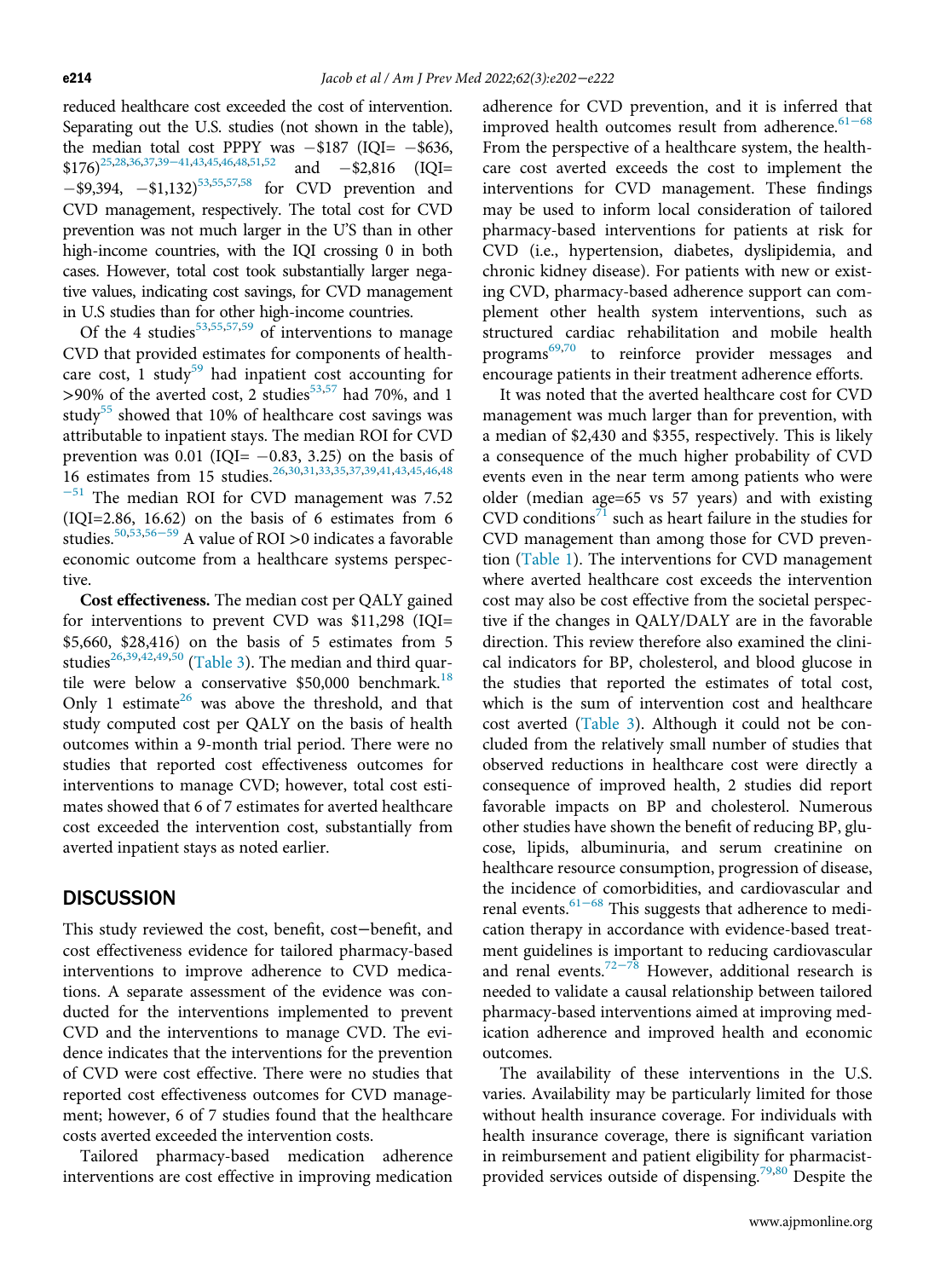## <span id="page-13-0"></span>Table 3. Summary of Economic Outcomes: Total Cost, ROI, and Cost Effectiveness

| <b>Study</b>                    | <b>Intervention</b><br>effects on clinical<br>indicators and<br>adherence                                                                                               | <b>Pharmacist</b><br>activities other<br>than adherence<br>related | <b>Total cost per</b><br>patient per year<br>(quality of<br>estimate) | <b>ROI</b> health<br>systems<br>perspective<br>(quality of<br>estimate) | Cost<br>effectiveness<br><b>Cost per QALY</b><br>gained (time<br>horizon) (quality<br>of estimate) |
|---------------------------------|-------------------------------------------------------------------------------------------------------------------------------------------------------------------------|--------------------------------------------------------------------|-----------------------------------------------------------------------|-------------------------------------------------------------------------|----------------------------------------------------------------------------------------------------|
| Borenstein<br>$(2003)^{25}$     | SBP/DBP reduced<br>by 11.0/1.0 mmHg<br>at 12 months<br>Adherence not<br>reported                                                                                        | LC, DP, GS                                                         | \$75<br>(fair)                                                        | <b>NR</b><br>(NA)                                                       | <b>NR</b>                                                                                          |
| <b>Bosmans</b><br>$(2019)^{26}$ | SBP/DBP reduced<br>by $0.3/2.2$ mmHg at<br>9 months<br>MARS-5 increased<br>by 0.23                                                                                      | GS                                                                 | \$1,594<br>(fair)                                                     | $-20.06$<br>(fair)                                                      | \$70,762<br>(9 months)<br>(fair)                                                                   |
| Bunting (2008) <sup>28</sup>    | SBP/DBP reduced<br>by 8.0/3.5 mmHg at<br>12 months<br>Adherence not<br>reported                                                                                         | PE, LC, PC, DP, GS                                                 | \$89<br>(fair)                                                        | NR<br>(NA)                                                              | <b>NR</b>                                                                                          |
| Chan (2012) <sup>30</sup>       | SBP/DBP reduced<br>by 3.2/2.1 mmHg<br>and LDL reduced by<br>0.33 mmol/dL at 9<br>months<br>Tablets taken/<br>Tablets needed<br>increased by 20.5<br>PCT Pt              | PE, LC, DP                                                         | \$1,090<br>(fair)                                                     | 10.92<br>(fair)                                                         | <b>NR</b>                                                                                          |
| Chen $(2016)^{31}$              | No clinical<br>outcomes reported.<br>Strict adherence<br>claimed in a study<br>with no details                                                                          | PE, DP                                                             | \$68<br>(fair)                                                        | $-0.84$<br>(fair)                                                       | <b>NR</b>                                                                                          |
| Chung (2011) <sup>33</sup>      | LDL reduced by<br>0.49 mmol/dL at 24<br>months<br>Percent adherent<br>increased by 13.7<br>PCT Pt                                                                       | PE, LC, DP                                                         | \$1,258<br>(fair)                                                     | 8.76<br>(fair)                                                          | NR                                                                                                 |
| Côté (2003) <sup>35</sup>       | No clinical<br>outcomes were<br>reported.<br>Adherence not<br>reported                                                                                                  | PC                                                                 | \$208<br>(fair)                                                       | 1.41<br>(fair)                                                          | <b>NR</b>                                                                                          |
| Cranor (2003) <sup>36</sup>     | Percentage at<br>optimal LDL<br>increased by 15.8<br>PCT Pt at 60<br>months and optimal<br>A1c increased by<br>18.2 PCT Pt at 36<br>months<br>Adherence not<br>reported | PE, PC, GS                                                         | \$6,207<br>(fair)                                                     | <b>NR</b><br>(NA)                                                       | <b>NR</b>                                                                                          |
| Dehmer (2018) <sup>37</sup>     | SBP/DBP reduced<br>by 9.7/5.1 mmHg at<br>12 months                                                                                                                      | LC, DP                                                             | \$1,140<br>(fair)                                                     | $-0.73$<br>(fair)                                                       | <b>NR</b>                                                                                          |
|                                 |                                                                                                                                                                         |                                                                    |                                                                       |                                                                         | (continued on next page)                                                                           |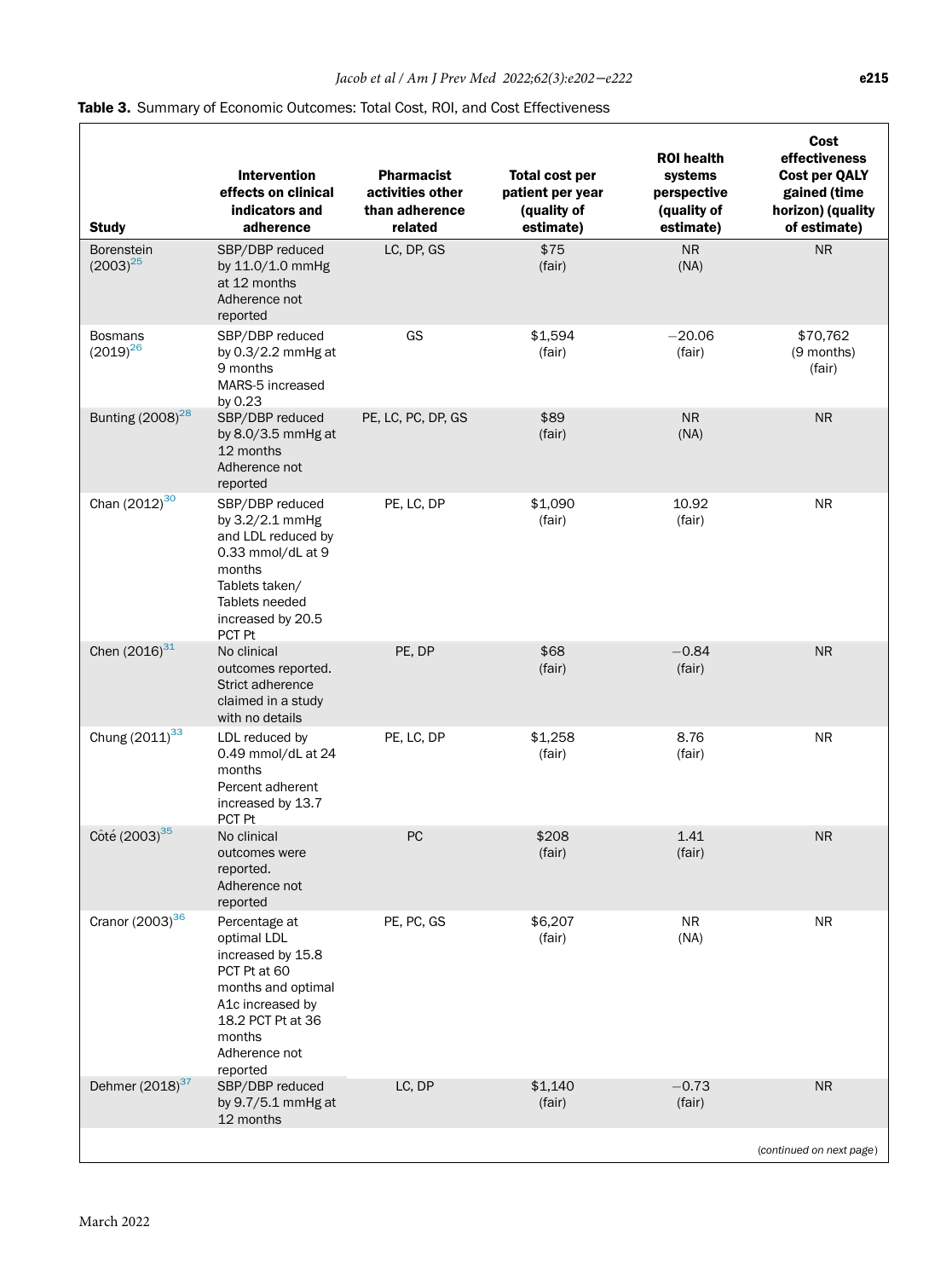# Table 3. Summary of Economic Outcomes: Total Cost, ROI, and Cost Effectiveness (continued)

| <b>Study</b>                     | <b>Intervention</b><br>effects on clinical<br>indicators and<br>adherence                                                                                                                         | <b>Pharmacist</b><br>activities other<br>than adherence<br>related | <b>Total cost per</b><br>patient per year<br>(quality of<br>estimate) | <b>ROI</b> health<br>systems<br>perspective<br>(quality of<br>estimate) | Cost<br>effectiveness<br><b>Cost per QALY</b><br>gained (time<br>horizon) (quality<br>of estimate) |
|----------------------------------|---------------------------------------------------------------------------------------------------------------------------------------------------------------------------------------------------|--------------------------------------------------------------------|-----------------------------------------------------------------------|-------------------------------------------------------------------------|----------------------------------------------------------------------------------------------------|
|                                  | Adherence not<br>reported                                                                                                                                                                         |                                                                    |                                                                       |                                                                         |                                                                                                    |
| Fishman $(2013)^{39}$            | SBP/DBP reduced<br>by $8.9/3.6$ mmHg at<br>12 months<br>Adherence not<br>reported                                                                                                                 | LC, DP, GS                                                         | \$467<br>(good)                                                       | $-1.00$<br>(good)                                                       | $$2,381^a$<br>(patient lifetime)<br>(good)                                                         |
| Isetts $(2012)^{40}$             | Percentage at DM<br>care 5-point<br>benchmark by 40%<br>versus 17.5%<br>statewide.<br>828 adherence-<br>related problems<br>resolved                                                              | DP, GS                                                             | \$576<br>(fair)                                                       | NR<br>(NA)                                                              | <b>NR</b>                                                                                          |
| Kraemer $(2012)^{41}$            | SBP/DBP reduced<br>by 5.9/1.9 mmHg,<br>LDL reduced<br>4.0 mmol/dL, A1c<br>reduced by 0.34<br>PCT Pt at 12<br>months<br>ASK-20 total barrier<br>score reduced by<br>0.4                            | None                                                               | \$209<br>(good)                                                       | $-0.81$<br>(good)                                                       | <b>NR</b>                                                                                          |
| Kulchaitanaroaj<br>$(2017)^{42}$ | SBP reduced by 12<br>mmHg at 9 months<br>Adherence not<br>reported                                                                                                                                | LC, DP                                                             | <b>NR</b><br>(NA)                                                     | <b>NR</b><br>(NA)                                                       | \$28,416<br>(patient lifetime)<br>(good)                                                           |
| Moore $(2013)^{43}$              | No clinical<br>outcomes were<br>reported.<br>Medication<br>possession ratios at<br>12 months<br>increased by 4.6<br>PCT Pt for HTN, 4.71<br>PCT Pt for<br>dyslipidemia, and<br>2.37 PCT Pt for DM | DP, GS                                                             | \$656<br>(fair)                                                       | 1.17<br>(fair)                                                          | NR.                                                                                                |
| Oliveira (2010) <sup>45</sup>    | No clinical<br>outcomes were<br>reported.<br>33,706 encounters<br>with 16.5% of drug-<br>related problems<br>identified as<br>adherence                                                           | DP, GS                                                             | \$8<br>(fair)                                                         | 0.29<br>(fair)                                                          | <b>NR</b>                                                                                          |
| Rashed (2010) <sup>46</sup>      | LDL reduced by<br>34.6 mmol/dL at<br>36 months.<br>Study reports<br>adherence<br>improvement with<br>no details                                                                                   | PE, LC, DP                                                         | \$5,812<br>(fair)                                                     | 13.36<br>(fair)                                                         | <b>NR</b>                                                                                          |
|                                  |                                                                                                                                                                                                   |                                                                    |                                                                       |                                                                         | (continued on next page)                                                                           |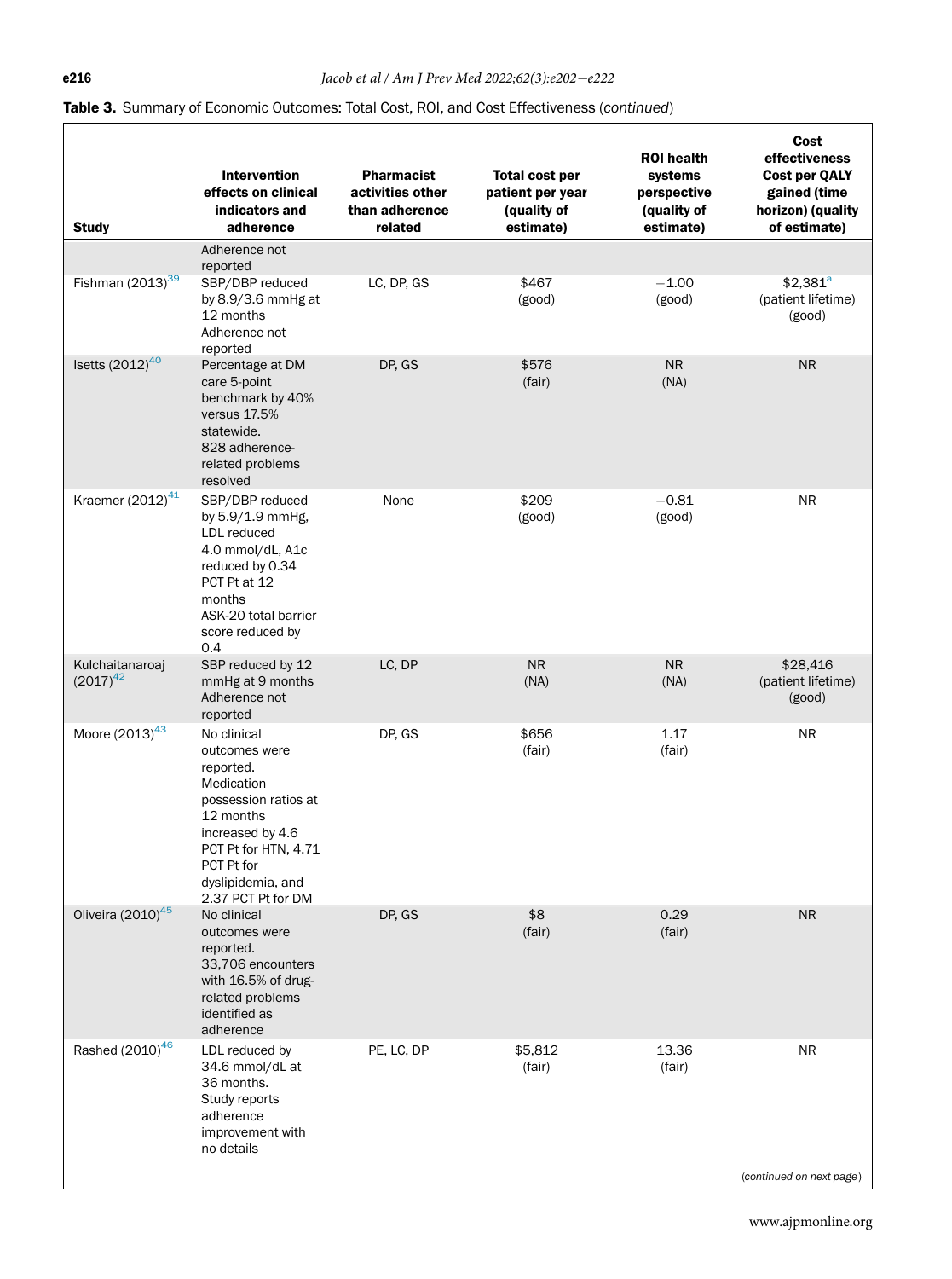## Table 3. Summary of Economic Outcomes: Total Cost, ROI, and Cost Effectiveness (continued)

| <b>Study</b>                    | <b>Intervention</b><br>effects on clinical<br>indicators and<br>adherence                                                                                                                                                                                               | <b>Pharmacist</b><br>activities other<br>than adherence<br>related | <b>Total cost per</b><br>patient per year<br>(quality of<br>estimate) | <b>ROI</b> health<br>systems<br>perspective<br>(quality of<br>estimate) | Cost<br>effectiveness<br><b>Cost per QALY</b><br>gained (time<br>horizon) (quality<br>of estimate) |
|---------------------------------|-------------------------------------------------------------------------------------------------------------------------------------------------------------------------------------------------------------------------------------------------------------------------|--------------------------------------------------------------------|-----------------------------------------------------------------------|-------------------------------------------------------------------------|----------------------------------------------------------------------------------------------------|
| Spence $(20\overline{14})^{48}$ | LDL reduced by<br>7.4 mmol/dL and<br>A1c reduced by<br>0.34 PCT Pt at 12<br>months.<br>Percentage of<br>patients with DM<br>adherent increased<br>by 16.1 PCT Pt, and<br>medication<br>possession ratio of<br>patients with<br>dyslipidemia<br>decreased by 1 PCT<br>Pt | PE                                                                 | \$285<br>(fair)                                                       | 17.14<br>(fair)                                                         | <b>NR</b>                                                                                          |
| Twigg (2019) <sup>49</sup>      | SBP/DBP reduced<br>by 2.9/1.8 mmHg at<br>12 months.<br>MMAS-8 increased<br>by 0.26                                                                                                                                                                                      | PC, DP, GS                                                         | \$267<br>(fair)                                                       | $-1.25$<br>(fair)                                                       | \$11,298<br>(12 months)<br>(fair)                                                                  |
| Vegter (2014) <sup>50</sup>     | No clinical<br>outcomes were<br>reported.<br>Nonadherence<br>hazard by 0.47 for<br>primary prevention<br>of CVD                                                                                                                                                         | <b>PE</b>                                                          | \$12<br>(fair)                                                        | $-0.27$<br>(fair)                                                       | \$5,660<br>(patient lifetime)<br>(fair)                                                            |
| Wertz (2012)a <sup>51</sup>     | SBP/DBP reduced<br>by 6.6/4.2 mmHg,<br>LDL reduced by<br>6.9 mmol/dL at 12<br>months<br>HTN Meds by 11<br>PCT Pt, Stations 11<br>by PCT Pt,<br>Antidiabetic 8 PCT<br>Pt                                                                                                 | PE, PC, GS                                                         | \$262<br>(good)                                                       | $-0.45$<br>(good)                                                       | <b>NR</b>                                                                                          |
| Wertz (2012)b <sup>51</sup>     | SBP/DBP reduced<br>by 5.7/4.7 mmHg,<br>LDL reduced by<br>7.6 mmol/dL, A1c<br>reduced by 0.8 PCT<br>Pt at 12 months<br>HTN Meds by 7.1<br>PCT Pt, Stations by<br>11 PCT Pt, and<br>antidiabetic by 0<br>PCT Pt                                                           | PE, PC, GS                                                         | \$322<br>(good)                                                       | 0.49<br>(good)                                                          | <b>NR</b>                                                                                          |
| Yu (2013) <sup>52</sup>         | OR of control for<br>SBP/DBP and for<br>LDL is 2.0; OR of<br>control for A1c is<br>3.9 at 12 months.<br>Percentage                                                                                                                                                      | PE, DP                                                             | \$984<br>(good)                                                       | <b>NR</b><br>(NA)                                                       | Cost-saving<br>(NR)<br>(good)<br>(continued on next page)                                          |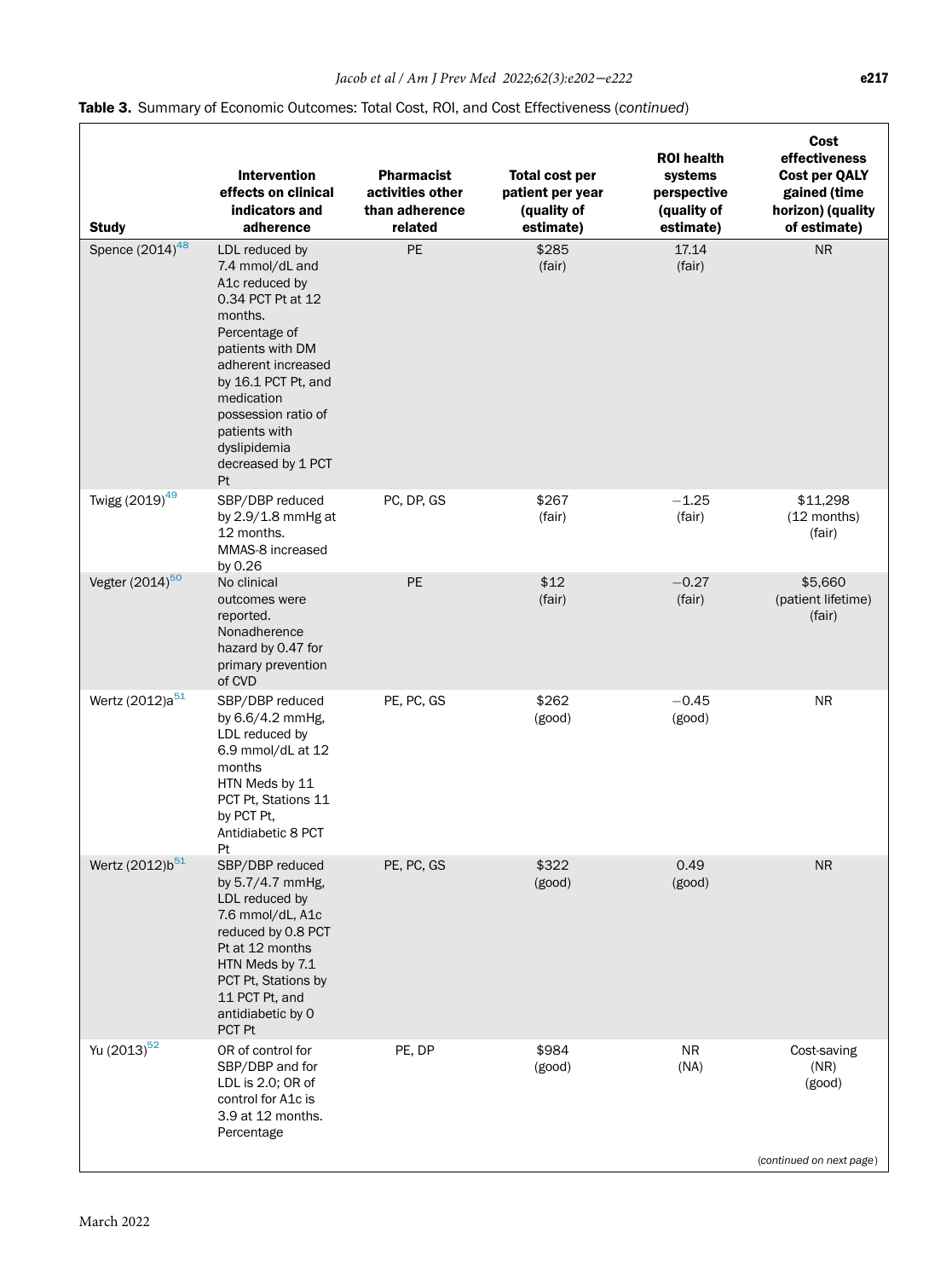## Table 3. Summary of Economic Outcomes: Total Cost, ROI, and Cost Effectiveness (continued)

| <b>Study</b>                                          | <b>Intervention</b><br>effects on clinical<br>indicators and<br>adherence                                                                                                                                         | <b>Pharmacist</b><br>activities other<br>than adherence<br>related | <b>Total cost per</b><br>patient per year<br>(quality of<br>estimate) | <b>ROI</b> health<br>systems<br>perspective<br>(quality of<br>estimate) | Cost<br>effectiveness<br><b>Cost per QALY</b><br>gained (time<br>horizon) (quality<br>of estimate) |
|-------------------------------------------------------|-------------------------------------------------------------------------------------------------------------------------------------------------------------------------------------------------------------------|--------------------------------------------------------------------|-----------------------------------------------------------------------|-------------------------------------------------------------------------|----------------------------------------------------------------------------------------------------|
|                                                       | adherent increased<br>by 15 PCT Pt                                                                                                                                                                                |                                                                    |                                                                       |                                                                         |                                                                                                    |
| Summary for CVD<br>prevention studies<br>Median (IQI) |                                                                                                                                                                                                                   | Frequency:<br>PE 11; LC 8; PC 6;<br>DP 14; GS 11                   | $$89 (- $656,$<br>\$209<br>Quality:<br>Good 5, fair 16,<br>limited 0  | $0.01 (-0.83, 3.25)$<br>Quality:<br>Good 4, fair 12,<br>limited 0       | \$11,298 (\$5,660,<br>\$28,416<br>Quality:<br>Good 3, fair 3,<br>limited 0                         |
| Delate (2010) <sup>53</sup>                           | Percentage with<br>LDL<100 mg/dL is<br>70%, and<br>percentage with<br>SBP/DBP <140/90<br>is 70%<br>Use of statins, beta-<br>blockers, and<br>antiplatelets after<br>MI are 87%, 100%,<br>and 97%.<br>respectively | LC, PC, DP                                                         | \$25,778<br>(fair)                                                    | 58.77<br>(fair)                                                         | <b>NR</b>                                                                                          |
| Ellis (2000) <sup>55</sup>                            | LDL reduced by<br>10.6 mmol/dL<br>compared with in<br>the control.<br>Resolved 55% of<br>cases of drugs not<br>taken as prescribed                                                                                | PC, DP, GS                                                         | \$570<br>(good)                                                       | <b>NR</b><br>(NA)                                                       | <b>NR</b>                                                                                          |
| López Cabezas<br>$(2006)^{56}$                        | 12-month inpatient<br>HF readmissions<br>reduced by a mean<br>of 3.7 days.<br>Patients taking<br>>85% of dose at 12<br>months increased<br>by 11 PCT Pt versus<br>in control                                      | PE, LC                                                             | \$1,080<br>(fair)                                                     | 18.64<br>(fair)                                                         | NR.                                                                                                |
| Murray (2007) <sup>57</sup>                           | Overall CVD MEMS<br>increased by 10.9<br>PCT Pt                                                                                                                                                                   | PE, DP                                                             | \$3,933<br>(good)                                                     | 10.58<br>(good)                                                         | <b>NR</b>                                                                                          |
| Polinski (2016) <sup>58</sup>                         | Risk ratio of 30-day<br>readmission for CVD<br>is 0.55 and<br>respiratory is 0.61.<br>Annual supply of<br>Meds for<br>intervention<br>(control): 220.3<br>(207.4)                                                 | PE, DP, GS                                                         | \$1,699 30 days<br>(fair)                                             | 2.32<br>(fair)                                                          | <b>NR</b>                                                                                          |
| Scott (2007) <sup>59</sup>                            | No change in<br>treatment meeting<br>guidelines versus in<br>control.<br>No change in<br>adherence versus in<br>control                                                                                           | LC, DP                                                             | \$50<br>(fair)                                                        | 0.24<br>(fair)                                                          | <b>NR</b>                                                                                          |
|                                                       |                                                                                                                                                                                                                   |                                                                    |                                                                       |                                                                         | (continued on next page)                                                                           |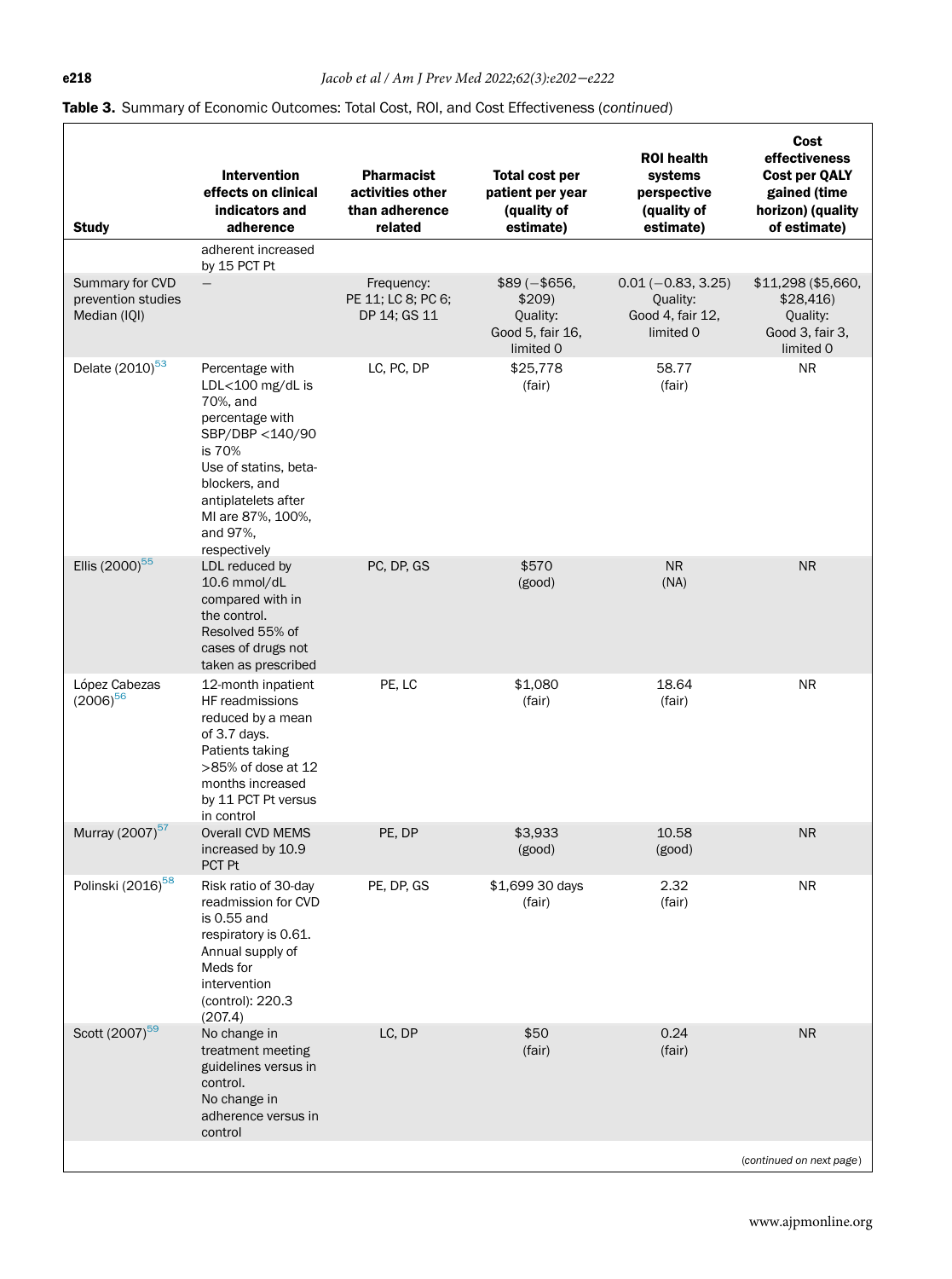| <b>Study</b>                                              | <b>Intervention</b><br>effects on clinical<br>indicators and<br>adherence                                                  | <b>Pharmacist</b><br>activities other<br>than adherence<br>related | Total cost per<br>patient per year<br>(quality of<br>estimate)              | <b>ROI</b> health<br>systems<br>perspective<br>(quality of<br>estimate) | Cost<br>effectiveness<br><b>Cost per QALY</b><br>gained (time<br>horizon) (quality<br>of estimate) |
|-----------------------------------------------------------|----------------------------------------------------------------------------------------------------------------------------|--------------------------------------------------------------------|-----------------------------------------------------------------------------|-------------------------------------------------------------------------|----------------------------------------------------------------------------------------------------|
| Vegter (2014) <sup>50</sup>                               | No clinical<br>outcomes were<br>reported.<br>Nonadherence<br>hazard ratio for<br>secondary<br>prevention of CVD is<br>0.54 | <b>PE</b>                                                          | \$275<br>(fair)                                                             | 4.46<br>(fair)                                                          | <b>NR</b>                                                                                          |
| Summary for CVD<br>management<br>studies, median<br>(IQI) | $\qquad \qquad -$                                                                                                          | Frequency:<br>PE 4; LC 3; PC 2; DP<br>5:GS2                        | $$1,080 (- $2,816,$<br>$- $163$<br>Quality:<br>Good 2, fair 5,<br>limited 0 | 7.52 (2.86, 16.62)<br>Quality:<br>Good 1, fair 5,<br>limited 0          | <b>NA</b>                                                                                          |

<span id="page-17-0"></span><sup>a</sup>Versus SMBP, where SMBP dominated usual care.

A1c, glycosylated hemoglobin; ASK-20, Adherence Starts with Knowledge; CVD, cardiovascular disease; DBP, diastolic blood pressure; DM, diabetes mellitus; DP, drug problem; GS, goal setting; HF, heart failure; HTN, hypertension; IQI, interquartile interval; LC, lifestyle counseling; LDL, low-density lipoprotein; MARS, Medication Adherence Rating Scale; MEMS, Medication Event Monitoring System; MI, myocardial infarction; MMAS, Morisky Medication Adherence Scale; NA, not applicable; NR, not reported; PC, patient care; PCT pt, percentage point; PE, patient education; ROI, return on investment; QALY, quality-adjusted life year; SBP, systolic blood pressure; SMBP, self-measured blood pressure.

variations in reimbursement, some pharmacies may attempt to provide these services to enhance patient care. However, the lack of available reimbursement opportunities limits availability.<sup>[81](#page-20-13)</sup>

# management, economic evidence indicates that the healthcare cost averted exceeds the cost of implementation with a median ROI of 7.52 from a healthcare systems perspective.

#### Limitations

There were no cost effectiveness studies for CVD management. Most studies were implemented in urban areas, and it is unclear what the economic outcomes might be when implemented in rural settings. Most studies of the intervention for CVD management did not report clinical outcomes that may be associated with the observed reductions in healthcare cost. These economic evaluations would be more helpful to the field if they included patient health outcomes (e.g., BP, cholesterol) in their reports. The estimates for components of healthcare cost were often not reported in addition to the totals, thus precluding determination of which components of healthcare use led to the greatest changes in healthcare cost.

# **CONCLUSIONS**

The systematic economic review finds that tailored pharmacy-based interventions to improve medication adherence to prevent CVD are cost effective on the basis of a median estimate of \$11,298 per QALY gained, which is below a conservative \$50,000 benchmark. For CVD

We thank the members of our coordination team. The authors acknowledge Yolanda Strayhorn, MLIS from the Office of Library Science at the Centers for Disease Control and Prevention, for her assistance in library research.

The findings and conclusions in this report are those of the authors and do not necessarily represent the official position of the Centers for Disease Control and Prevention.

No financial disclosures were reported by the authors of this paper.

# CREDIT AUTHOR STATEMENT

ACKNOWLEDGMENTS

Verughese Jacob: Conceptualization; Data curation, Formal analysis, Investigation, Methodology, Project administration, Supervision, Validation, Visualization, Writing - original draft, Writing - review & editing. Jeffrey A. Reynolds: Conceptualization, Data curation, Formal analysis, Investigation, Methodology, Project administration, Validation, Visualization, Writing original draft, Writing - review & editing. Sajal K. Chattopadhyay: Conceptualization, Formal analysis, Methodology, Writing - original draft, Writing - review & editing. David P. Hopkins: Conceptualization, Formal analysis, Methodology, Writing - original draft, Writing - review & editing. Nicole L. Therrien: Conceptualization, Methodology, Writing - original draft, Writing - review & editing.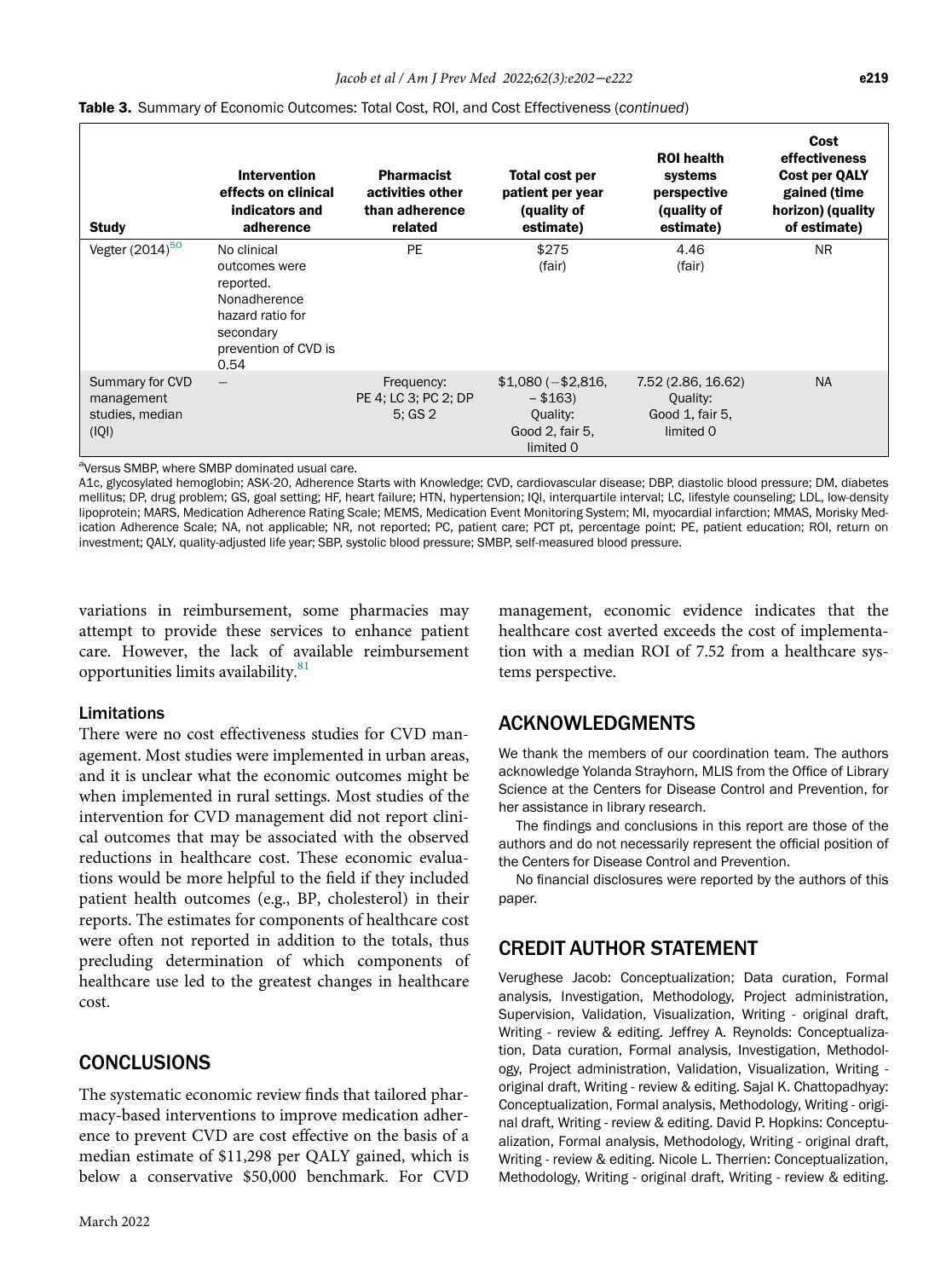<span id="page-18-23"></span><span id="page-18-22"></span><span id="page-18-21"></span><span id="page-18-8"></span>Christopher D. Jones: Conceptualization, Methodology, Writing original draft, Writing - review & editing. Jeffrey M. Durthaler: Conceptualization, Methodology, Writing - original draft, Writing - review & editing. Kimberly J. Rask: Conceptualization, Methodology. Writing - review & editing. Alison E. Cuellar: Conceptualization, Methodology, Supervision, Writing - review & editing. John M. Clymer: Conceptualization, Methodology, Writing review & editing. Thomas E. Kottke: Conceptualization, Methodology, Writing - review & editing.

# SUPPLEMENTAL MATERIAL

<span id="page-18-9"></span>Supplemental materials associated with this article can be found in the online version at [https://doi.org/10.1016/j.](https://doi.org/10.1016/j.amepre.2021.08.021) [amepre.2021.08.021](https://doi.org/10.1016/j.amepre.2021.08.021).

## <span id="page-18-10"></span>**REFERENCES**

- <span id="page-18-0"></span>1. Glader EL, Sjölander M, Eriksson M, Lundberg M. Persistent use of secondary preventive drugs declines rapidly during the first 2 years after stroke. Stroke. 2010;41(2):397–401. [https://doi.org/10.1161/](https://doi.org/10.1161/STROKEAHA.109.566950) [STROKEAHA.109.566950.](https://doi.org/10.1161/STROKEAHA.109.566950)
- <span id="page-18-11"></span>2. Herttua K, Tabák AG, Martikainen P, Vahtera J, Kivimäki M. Adherence to antihypertensive therapy prior to the first presentation of stroke in hypertensive adults: population-based study. Eur Heart J. 2013;34(38):2933–2939. [https://doi.org/10.1093/eurheartj/eht219.](https://doi.org/10.1093/eurheartj/eht219)
- <span id="page-18-12"></span>3. Ho PM, Magid DJ, Masoudi FA, McClure DL, Rumsfeld JS. Adherence to cardioprotective medications and mortality among patients with diabetes and ischemic heart disease. BMC Cardiovasc Disord. 2006;6(1):48. [https://doi.org/10.1186/1471-2261-6-48.](https://doi.org/10.1186/1471-2261-6-48)
- <span id="page-18-13"></span><span id="page-18-1"></span>4. [Centers for Disease Control and Prevention. CDC public health grand](http://refhub.elsevier.com/S0749-3797(21)00507-9/sbref0004) [rounds: overcoming barriers to medication adherence for chronic dis](http://refhub.elsevier.com/S0749-3797(21)00507-9/sbref0004)[eases. Atlanta, GA: Centers for Disease Control and Prevention, Febru](http://refhub.elsevier.com/S0749-3797(21)00507-9/sbref0004)[ary 21, 2017 https://www.cdc.gov/grand-rounds/pp/2017/20170221](http://refhub.elsevier.com/S0749-3797(21)00507-9/sbref0004) [presentation-medication-adherence-H.pdf. Accessed October 1, 2021.](http://refhub.elsevier.com/S0749-3797(21)00507-9/sbref0004)
- <span id="page-18-14"></span>5. [Viswanathan M, Golin CE, Jones CD, et al. Closing the quality gap:](http://refhub.elsevier.com/S0749-3797(21)00507-9/sbref0005) [revisiting the state of the science \(vol. 4: medication adherence inter](http://refhub.elsevier.com/S0749-3797(21)00507-9/sbref0005)[ventions: comparative effectiveness\).](http://refhub.elsevier.com/S0749-3797(21)00507-9/sbref0005) Evid Rep Technol Assess (Full Rep). [2012;208\(208.4\):1](http://refhub.elsevier.com/S0749-3797(21)00507-9/sbref0005)–685.
- <span id="page-18-15"></span><span id="page-18-4"></span>6. Naderi SH, Bestwick JP, Wald DS. Adherence to drugs that prevent cardiovascular disease: meta-analysis on 376,162 patients. Am J Med. 2012;125(9):882–887 e1. [https://doi.org/10.1016/j.amjmed.2011.12.](https://doi.org/10.1016/j.amjmed.2011.12.013) [013.](https://doi.org/10.1016/j.amjmed.2011.12.013)
- <span id="page-18-16"></span><span id="page-18-2"></span>7. Crowe M. Do you know the difference between these adherence measures. Cranbury, NJ: Pharmacy Times; July 6, 2015. [https://www.phar](https://www.pharmacytimes.com/view/do-you-know-the-difference-between-these-adherence-measures)[macytimes.com/view/do-you-know-the-difference-between-these](https://www.pharmacytimes.com/view/do-you-know-the-difference-between-these-adherence-measures)[adherence-measures](https://www.pharmacytimes.com/view/do-you-know-the-difference-between-these-adherence-measures).
- <span id="page-18-17"></span><span id="page-18-3"></span>8. Briesacher BA, Andrade SE, Fouayzi H, Chan KA. Comparison of drug adherence rates among patients with seven different medical conditions. Pharmacotherapy. 2008;28(4):437–443. [https://doi.org/](https://doi.org/10.1592/phco.28.4.437) [10.1592/phco.28.4.437.](https://doi.org/10.1592/phco.28.4.437)
- <span id="page-18-18"></span><span id="page-18-5"></span>9. Cutler RL, Fernandez-Llimos F, Frommer M, Benrimoj C, Garcia-Cardenas V. Economic impact of medication non-adherence by disease groups: a systematic review. BMJ Open. 2018;8(1):e016982. [https://doi.org/10.1136/bmjopen-2017-016982.](https://doi.org/10.1136/bmjopen-2017-016982)
- <span id="page-18-19"></span><span id="page-18-6"></span>10. Roebuck MC, Liberman JN, Gemmill-Toyama M, Brennan TA. Medication adherence leads to lower health care use and costs despite increased drug spending. Health Aff (Millwood). 2011;30(1):91–99. [https://doi.org/10.1377/hlthaff.2009.1087.](https://doi.org/10.1377/hlthaff.2009.1087)
- <span id="page-18-20"></span><span id="page-18-7"></span>11. Joint Commission of Pharmacy Practitioners. Medication management services (MMS) definition and key. Oakbrook Terrace, IL: Joint Commission of Pharmacy Practitioners; 2018. [https://jcpp.net/](https://jcpp.net/wp-content/uploads/2018/05/Medication-Management-Services-Definition-and-Key-Points-Version-1.pdf) [wp-content/uploads/2018/05/Medication-Management-Services-](https://jcpp.net/wp-content/uploads/2018/05/Medication-Management-Services-Definition-and-Key-Points-Version-1.pdf)

Defi[nition-and-Key-Points-Version-1.pdf.](https://jcpp.net/wp-content/uploads/2018/05/Medication-Management-Services-Definition-and-Key-Points-Version-1.pdf) Published March 14, 2018. Accessed September 27, 2021.

- 12. Martínez-Mardones F, Fernandez-Llimos F, Benrimoj SI, et al. Systematic review and meta-analysis of medication reviews conducted by pharmacists on cardiovascular diseases risk factors in ambulatory care. J Am Heart Assoc. 2019;8(22):e013627. [https://doi.org/10.1161/](https://doi.org/10.1161/JAHA.119.013627) [JAHA.119.013627.](https://doi.org/10.1161/JAHA.119.013627)
- 13. Mc Namara K, Alzubaidi H, Jackson JK. Cardiovascular disease as a leading cause of death: how are pharmacists getting involved? Integr Pharm Res Pract. 2019;8:1–11. [https://doi.org/10.2147/IPRP.S133088.](https://doi.org/10.2147/IPRP.S133088)
- 14. Piña IL, Di Palo KE, Brown MT, et al. Medication adherence: importance, issues and policy: a policy statement from the American Heart Association. Prog Cardiovasc Dis. 2021;64:111–120. [https://doi.org/](https://doi.org/10.1016/j.pcad.2020.08.003) [10.1016/j.pcad.2020.08.003.](https://doi.org/10.1016/j.pcad.2020.08.003)
- 15. Community Preventive Services Task Force members. Guide to Community Preventive Services (The Community Guide). [https://www.](https://www.thecommunityguide.org/task-force/community-preventive-services-task-force-members) [thecommunityguide.org/task-force/community-preventive-services](https://www.thecommunityguide.org/task-force/community-preventive-services-task-force-members)[task-force-members](https://www.thecommunityguide.org/task-force/community-preventive-services-task-force-members). Updated February 12, 2021. Accessed September 27, 2021.
- 16. Cardiovascular disease: tailored pharmacy-based interventions to improve medication adherence. Snapshot. Guide to Community Preventive Services (The Community Guide). July 28, 2020. [https://www.](https://www.thecommunityguide.org/findings/cardiovascular-disease-tailored-pharmacy-based-interventions-improve-medication-adherence) thecommunityguide.org/fi[ndings/cardiovascular-disease-tailored](https://www.thecommunityguide.org/findings/cardiovascular-disease-tailored-pharmacy-based-interventions-improve-medication-adherence)[pharmacy-based-interventions-improve-medication-adherence](https://www.thecommunityguide.org/findings/cardiovascular-disease-tailored-pharmacy-based-interventions-improve-medication-adherence) . Accessed September 28, 2021.
- 17. Methods manual part 2: economic review process. Guide to Community Preventive Services (The Community Guide). [https://www.](https://www.thecommunityguide.org/methods-manual/economic-review-methods) [thecommunityguide.org/methods-manual/economic-review-methods.](https://www.thecommunityguide.org/methods-manual/economic-review-methods) Updated September 2, 2021. Accessed September 30, 2021.
- 18. Eichler HG, Kong SX, Gerth WC, Mavros P, Jönsson B. Use of costeffectiveness analysis in health-care resource allocation decision-making: how are cost-effectiveness thresholds expected to emerge? Value Health. 2004;7(5):518–528. [https://doi.org/10.1111/j.1524-](https://doi.org/10.1111/j.1524-4733.2004.75003.x) [4733.2004.75003.x.](https://doi.org/10.1111/j.1524-4733.2004.75003.x)
- 19. WHO. Macroeconomics and health: investing in health for economic development: executive summary/report of the Commission on Macroeconomics and Health. Geneva, Switzerland: WHO; 2001. [https://](https://apps.who.int/iris/handle/10665/42463) [apps.who.int/iris/handle/10665/42463.](https://apps.who.int/iris/handle/10665/42463) Published 2001. Accessed August 8, 2021.
- 20. Databases, tables & calculators by subject: CPI for all urban consumers (CPI-U). U.S. Bureau of Labor Statistics. [https://data.bls.gov/](https://data.bls.gov/timeseries/CUUR0000SA0?output_view=pct_1mth) [timeseries/CUUR0000SA0?output\\_view=pct\\_1mth.](https://data.bls.gov/timeseries/CUUR0000SA0?output_view=pct_1mth) Accessed September 27, 2021.
- 21. Purchasing power parities. PPP conversion factor, private consumption. The World Bank. [https://data.worldbank.org/indicator/PA.NUS.](https://data.worldbank.org/indicator/PA.NUS.PRVT.PP) [PRVT.PP.](https://data.worldbank.org/indicator/PA.NUS.PRVT.PP) Accessed September 27, 2021.
- 22. World Bank country and lending groups. The World Bank. [https://](https://data.worldbank.org/about/country-and-lending-groups) [data.worldbank.org/about/country-and-lending-groups](https://data.worldbank.org/about/country-and-lending-groups). Accessed September 27, 2021.
- 23. Cardiovascular disease: tailored pharmacy-based interventions to improve medication adherence. Supporting materials: search Strategies − economic review. Guide to Community Preventive Services (The Community Guide); July 28, 2020. [https://www.thecommunityguide.](https://www.thecommunityguide.org/findings/cardiovascular-disease-tailored-pharmacy-based-interventions-improve-medication-adherence) org/fi[ndings/cardiovascular-disease-tailored-pharmacy-based-interven](https://www.thecommunityguide.org/findings/cardiovascular-disease-tailored-pharmacy-based-interventions-improve-medication-adherence)[tions-improve-medication-adherence](https://www.thecommunityguide.org/findings/cardiovascular-disease-tailored-pharmacy-based-interventions-improve-medication-adherence). Accessed September 27, 2021.
- 24. Altavela JL, Jones MK, Ritter M. A prospective trial of a clinical pharmacy intervention in a primary care practice in a capitated payment system. J Manag Care Pharm. 2008;14(9):831–843. [https://doi.org/](https://doi.org/10.18553/jmcp.2008.14.9.831) [10.18553/jmcp.2008.14.9.831.](https://doi.org/10.18553/jmcp.2008.14.9.831)
- 25. Borenstein JE, Graber G, Saltiel E, et al. Physician-pharmacist comanagement of hypertension: a randomized, comparative trial. Pharmacotherapy. 2003;23(2):209–216. [https://doi.org/10.1592/phco.23.2.209.](https://doi.org/10.1592/phco.23.2.209.32096) [32096.](https://doi.org/10.1592/phco.23.2.209.32096)
- 26. Bosmans JE, van der Laan DM, Yang Y, et al. The cost-effectiveness of an intervention program to enhance adherence to antihypertensive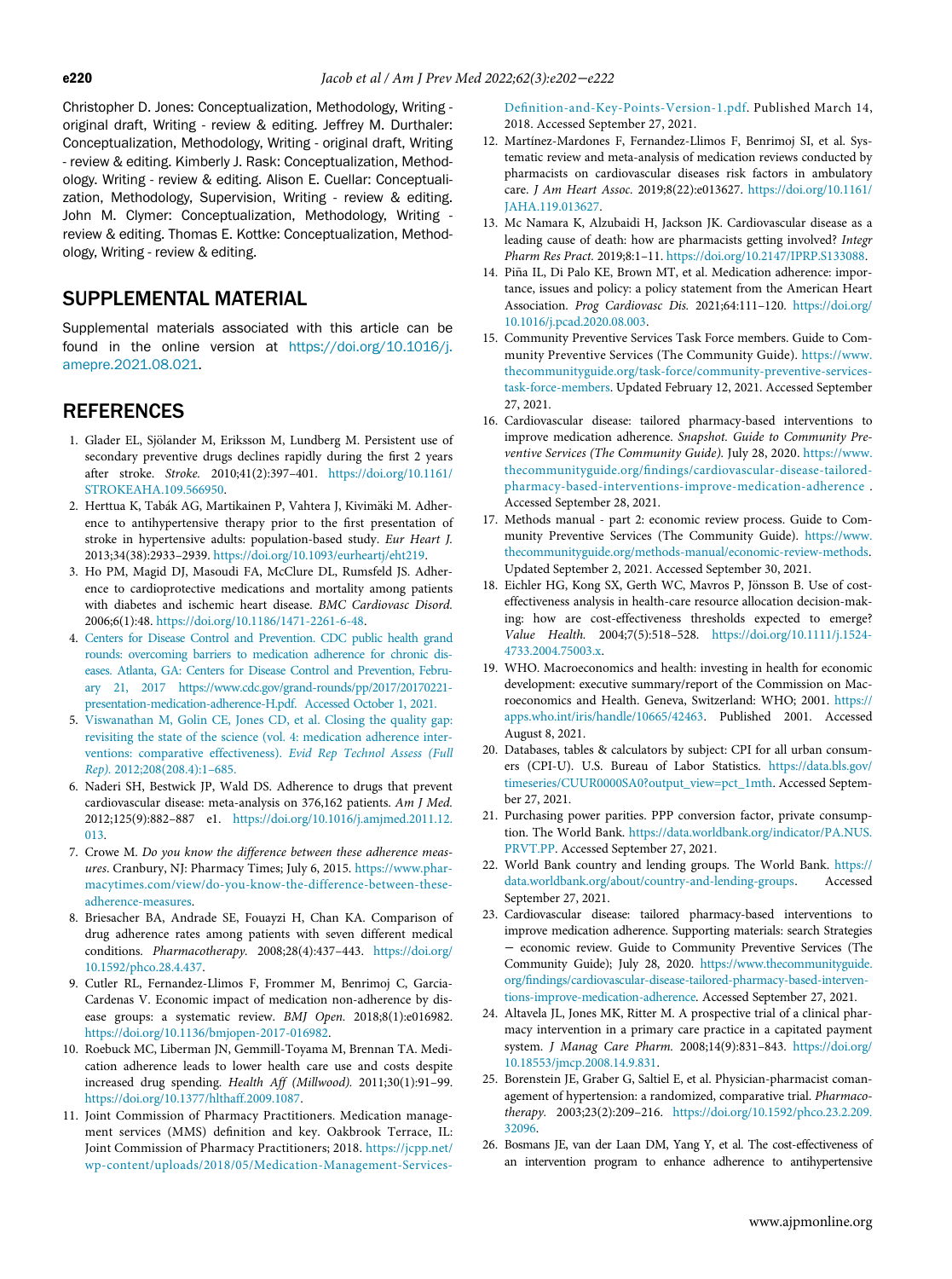<span id="page-19-61"></span><span id="page-19-60"></span><span id="page-19-46"></span><span id="page-19-45"></span>medication in comparison with usual care in community pharmacies. Front Pharmacol. 2019;10:210. [https://doi.org/10.3389/fphar.2019.00210.](https://doi.org/10.3389/fphar.2019.00210)

- <span id="page-19-25"></span><span id="page-19-8"></span>27. [Brophy L, Williams A, Berman EJ, et al. Collaborative DTM reduces](http://refhub.elsevier.com/S0749-3797(21)00507-9/sbref0027) [hospitalization and healthcare costs in patients with diabetes treated](http://refhub.elsevier.com/S0749-3797(21)00507-9/sbref0027) [with polypharmacy.](http://refhub.elsevier.com/S0749-3797(21)00507-9/sbref0027) Am J Manag Care. 2014;20(3). e72-e81.
- <span id="page-19-15"></span><span id="page-19-4"></span>28. Bunting BA, Smith BH, Sutherland SE. The Asheville Project: clinical and economic outcomes of a community-based long-term medication therapy management program for hypertension and dyslipidemia. J Am Pharm Assoc (2003). 2008;48(1):23–31. [https://doi.org/10.1331/](https://doi.org/10.1331/JAPhA.2008.07140) [JAPhA.2008.07140.](https://doi.org/10.1331/JAPhA.2008.07140)
- <span id="page-19-30"></span><span id="page-19-16"></span>29. [Carter BL, Barnette DJ, Chrischilles E, Mazzotti GJ, Asali ZJ. Evalua](http://refhub.elsevier.com/S0749-3797(21)00507-9/sbref0029)[tion of hypertensive patiesnts after care provided by community phar](http://refhub.elsevier.com/S0749-3797(21)00507-9/sbref0029)[macists in a rural setting.](http://refhub.elsevier.com/S0749-3797(21)00507-9/sbref0029) Pharmacotherapy. 1997;17(6):1274–1285.
- <span id="page-19-5"></span><span id="page-19-2"></span>30. Chan CW, Siu SC, Wong CK, Lee VW. A pharmacist care program: positive impact on cardiac risk in patients with type 2 diabetes. J Cardiovasc Pharmacol Ther. 2012;17(1):57–64. [https://doi.org/10.1177/](https://doi.org/10.1177/1074248410396216) [1074248410396216.](https://doi.org/10.1177/1074248410396216)
- <span id="page-19-21"></span><span id="page-19-3"></span>31. Chen JH, Ou HT, Lin TC, Lai EC, Kao YH. Pharmaceutical care of elderly patients with poorly controlled type 2 diabetes mellitus: a randomized controlled trial. Int J Clin Pharm. 2016;38(1):88–95. [https://](https://doi.org/10.1007/s11096-015-0210-4) [doi.org/10.1007/s11096-015-0210-4.](https://doi.org/10.1007/s11096-015-0210-4)
- <span id="page-19-23"></span><span id="page-19-6"></span>32. Christensen DB, Roth M, Trygstad T, Byrd J. Evaluation of a pilot medication therapy management project within the North Carolina State Health Plan. J Am Pharm Assoc (2003). 2007;47(4):471–483. [https://doi.org/10.1331/JAPhA.2007.06111.](https://doi.org/10.1331/JAPhA.2007.06111)
- <span id="page-19-14"></span><span id="page-19-9"></span>33. Chung JS, Lee KK, Tomlinson B, Lee VW. Clinical and economic impact of clinical pharmacy service on hyperlipidemic management in Hong Kong. J Cardiovasc Pharmacol Ther. 2011;16(1):43–52. [https://doi.org/10.1177/1074248410380207.](https://doi.org/10.1177/1074248410380207)
- <span id="page-19-24"></span><span id="page-19-0"></span>34. Connor SE, Snyder ME, Snyder ZJ. Pater Steinmetz K. Provision of clinical pharmacy services in two safety net provider settings. Pharm Pract (Granada). 2009;7(2):94–99. [https://doi.org/10.4321/s1886-](https://doi.org/10.4321/s1886-36552009000200005) [36552009000200005.](https://doi.org/10.4321/s1886-36552009000200005)
- <span id="page-19-17"></span>35. Côté I, Grégoire JP, Moisan J, Chabot I, Lacroix G. A pharmacy-based health promotion programme in hypertension: cost−benefit analysis. Pharmacoeconomics. 2003;21(6):415–428. [https://doi.org/10.2165/](https://doi.org/10.2165/00019053-200321060-00005) [00019053-200321060-00005.](https://doi.org/10.2165/00019053-200321060-00005)
- <span id="page-19-22"></span><span id="page-19-10"></span><span id="page-19-7"></span>36. Cranor CW, Bunting BA, Christensen DB. The Asheville Project: long-term clinical and economic outcomes of a community pharmacy diabetes care program. J Am Pharm Assoc (Wash). 2003;43(2):173– 184. [https://doi.org/10.1331/108658003321480713.](https://doi.org/10.1331/108658003321480713)
- <span id="page-19-18"></span>37. Dehmer SP, Maciosek MV, Trower NK, et al. Economic evaluation of the home blood pressure telemonitoring and pharmacist case management to control hypertension (Hyperlink) trial. J Am Coll Clin Pharm. 2018;1(1):21–30. [https://doi.org/10.1002/jac5.1001.](https://doi.org/10.1002/jac5.1001)
- <span id="page-19-28"></span><span id="page-19-11"></span><span id="page-19-1"></span>38. Fabel PH, Wagner T, Ziegler B, Fleming PA, Davis RE. A sustainable business model for comprehensive medication management in a patient-centered medical home. J Am Pharm Assoc (2003). 2019;59 (2):285–290. [https://doi.org/10.1016/j.japh.2018.11.001.](https://doi.org/10.1016/j.japh.2018.11.001)
- <span id="page-19-29"></span><span id="page-19-19"></span>39. [Fishman PA, Cook AJ, Anderson ML, et al. Improving BP control](http://refhub.elsevier.com/S0749-3797(21)00507-9/sbref0039) [through electronic communications: an economic evaluation.](http://refhub.elsevier.com/S0749-3797(21)00507-9/sbref0039) Am J Manag Care. [2013;19\(9\):709](http://refhub.elsevier.com/S0749-3797(21)00507-9/sbref0039)–716.
- <span id="page-19-12"></span>40. Isetts BJ, Brummel AR, de Oliveira DR, Moen DW. Managing drugrelated morbidity and mortality in the patient-centered medical home. Med Care. 2012;50(11):997–1001. [https://doi.org/10.1097/](https://doi.org/10.1097/MLR.0b013e31826ecf9a) [MLR.0b013e31826ecf9a.](https://doi.org/10.1097/MLR.0b013e31826ecf9a)
- <span id="page-19-26"></span><span id="page-19-13"></span>41. Kraemer DF, Kradjan WA, Bianco TM, Low JA. A randomized study to assess the impact of pharmacist counseling of employer-based health plan beneficiaries with diabetes: the EMPOWER study. J Pharm Pract. 2012;25(2):169–179. [https://doi.org/10.1177/](https://doi.org/10.1177/0897190011418513) [0897190011418513.](https://doi.org/10.1177/0897190011418513)
- <span id="page-19-27"></span><span id="page-19-20"></span>42. Kulchaitanaroaj P, Brooks JM, Chaiyakunapruk N, Goedken AM, Chrischilles EA, Carter BL. Cost-utility analysis of physician-pharmacist collaborative intervention for treating hypertension compared

<span id="page-19-58"></span><span id="page-19-57"></span><span id="page-19-56"></span><span id="page-19-55"></span><span id="page-19-54"></span><span id="page-19-53"></span><span id="page-19-52"></span><span id="page-19-51"></span><span id="page-19-50"></span><span id="page-19-49"></span><span id="page-19-48"></span><span id="page-19-47"></span><span id="page-19-43"></span><span id="page-19-42"></span><span id="page-19-41"></span><span id="page-19-40"></span><span id="page-19-39"></span><span id="page-19-38"></span><span id="page-19-37"></span><span id="page-19-36"></span><span id="page-19-35"></span><span id="page-19-34"></span><span id="page-19-33"></span><span id="page-19-32"></span><span id="page-19-31"></span>with usual care. J Hypertens. 2017;35(1):178–187. [https://doi.org/](https://doi.org/10.1097/HJH.0000000000001126) [10.1097/HJH.0000000000001126.](https://doi.org/10.1097/HJH.0000000000001126)

- <span id="page-19-59"></span><span id="page-19-44"></span>43. Moore JM, Shartle D, Faudskar L, Matlin OS, Brennan TA. Impact of a patient-centered pharmacy program and intervention in a high-risk group. J Manag Care Pharm. 2013;19(3):228–236. [https://doi.org/](https://doi.org/10.18553/jmcp.2013.19.3.228) [10.18553/jmcp.2013.19.3.228.](https://doi.org/10.18553/jmcp.2013.19.3.228)
- 44. Pringle JL, Boyer A, Conklin MH, McCullough JW, Aldridge A. The Pennsylvania Project: pharmacist intervention improved medication adherence and reduced health care costs. Health Aff (Millwood). 2014;33(8):1444–1452. [https://doi.org/10.1377/](https://doi.org/10.1377/hlthaff.2013.1398) [hlthaff.2013.1398.](https://doi.org/10.1377/hlthaff.2013.1398)
- 45. Ramalho de Oliveira D, Brummel AR, Miller DB. Medication therapy management: 10 years of experience in a large integrated health care system. J Manag Care Pharm. 2010;16(3):185–195. [https://doi.org/](https://doi.org/10.18553/jmcp.2010.16.3.185) [10.18553/jmcp.2010.16.3.185.](https://doi.org/10.18553/jmcp.2010.16.3.185)
- 46. [Rashed SM, Goldstein S, Tolley EA, Wilson-Relyea BJ. Cost outcomes](http://refhub.elsevier.com/S0749-3797(21)00507-9/sbref0046) [of diabetes education in a specialized community pharmacy.](http://refhub.elsevier.com/S0749-3797(21)00507-9/sbref0046) Am J Pharm Benefits. [2010;2\(7\):421](http://refhub.elsevier.com/S0749-3797(21)00507-9/sbref0046)–428.
- 47. Shireman TI, Svarstad BL. Cost-effectiveness of Wisconsin TEAM model for improving adherence and hypertension control in black patients. J Am Pharm Assoc (2003). 2016;56(4):389–396. [https://doi.](https://doi.org/10.1016/j.japh.2016.03.002) [org/10.1016/j.japh.2016.03.002.](https://doi.org/10.1016/j.japh.2016.03.002)
- 48. Spence MM, Makarem AF, Reyes SL, et al. Evaluation of an outpatient pharmacy clinical services program on adherence and clinical outcomes among patients with diabetes and/or coronary artery disease. J Manag Care Spec Pharm. 2014;20(10):1036–1045. [https://doi.org/](https://doi.org/10.18553/jmcp.2014.20.10.1036) [10.18553/jmcp.2014.20.10.1036.](https://doi.org/10.18553/jmcp.2014.20.10.1036)
- 49. Twigg MJ, Wright D, Barton G, Kirkdale CL, Thornley T. The pharmacy care plan service: evaluation and estimate of cost-effectiveness. Res Social Adm Pharm. 2019;15(1):84–92. [https://doi.org/10.1016/j.](https://doi.org/10.1016/j.sapharm.2018.03.062) [sapharm.2018.03.062.](https://doi.org/10.1016/j.sapharm.2018.03.062)
- 50. Vegter S, Oosterhof P, van Boven JF, Stuurman-Bieze AG, Hiddink EG, Postma MJ. Improving adherence to lipid-lowering therapy in a community pharmacy intervention program: a cost-effectiveness analysis. J Manag Care Spec Pharm. 2014;20(7):722–732. [https://doi.org/](https://doi.org/10.18553/jmcp.2014.20.7.722) [10.18553/jmcp.2014.20.7.722.](https://doi.org/10.18553/jmcp.2014.20.7.722)
- 51. [Wertz D, Hou L, DeVries A, et al. Clinical and economic outcomes of](http://refhub.elsevier.com/S0749-3797(21)00507-9/sbref0051) [the Cincinnati Pharmacy Coaching Program for diabetes and hyper](http://refhub.elsevier.com/S0749-3797(21)00507-9/sbref0051)tension. Manag Care. [2012;21\(3\):44](http://refhub.elsevier.com/S0749-3797(21)00507-9/sbref0051)–54.
- 52. Yu J, Shah BM, Ip EJ, Chan J. A Markov model of the cost-effectiveness of pharmacist care for diabetes in prevention of cardiovascular diseases: evidence from Kaiser Permanente Northern California. J Manag Care Pharm. 2013;19(2):102–114. [https://doi.org/10.18553/](https://doi.org/10.18553/jmcp.2013.19.2.102) [jmcp.2013.19.2.102.](https://doi.org/10.18553/jmcp.2013.19.2.102)
- 53. Delate T, Olson KL, Rasmussen J, et al. Reduced health care expenditures after enrollment in a collaborative cardiac care service. Pharmacotherapy. 2010;30(11):1127–1135. [https://doi.org/10.1592/phco.30.11.1127.](https://doi.org/10.1592/phco.30.11.1127)
- 54. [Ditusa L, Luzier AB, Brady PG, Reinhardt RM, Snyder BD. A phar](http://refhub.elsevier.com/S0749-3797(21)00507-9/sbref0054)[macy-based approach to cholesterol management.](http://refhub.elsevier.com/S0749-3797(21)00507-9/sbref0054) Am J Manag Care. [2001;7\(10\):973](http://refhub.elsevier.com/S0749-3797(21)00507-9/sbref0054)–979.
- 55. Ellis SL, Carter BL, Malone DC, et al. Clinical and economic impact of ambulatory care clinical pharmacists in management of dyslipidemia in older adults: the IMPROVE study. Impact of managed pharmaceutical care on resource utilization and outcomes in Veterans Affairs Medical Centers. Pharmacotherapy. 2000;20(12):1508–1516. [https://](https://doi.org/10.1592/phco.20.19.1508.34852) [doi.org/10.1592/phco.20.19.1508.34852.](https://doi.org/10.1592/phco.20.19.1508.34852)
- 56. López Cabezas C, Falces Salvador C, Cubí Quadrada D, et al. Randomized clinical trial of a postdischarge pharmaceutical care program vs regular follow-up in patients with heart failure. Farm Hosp. 2006;30 (6):328–342. [https://doi.org/10.1016/s1130-6343\(06\)74004-1.](https://doi.org/10.1016/s1130-6343(06)74004-1)
- 57. Murray MD, Young J, Hoke S, et al. Pharmacist intervention to improve medication adherence in heart failure: a randomized trial. Ann Intern Med. 2007;146(10):714–725. [https://doi.org/10.7326/0003-](https://doi.org/10.7326/0003-4819-146-10-200705150-00005) [4819-146-10-200705150-00005.](https://doi.org/10.7326/0003-4819-146-10-200705150-00005)